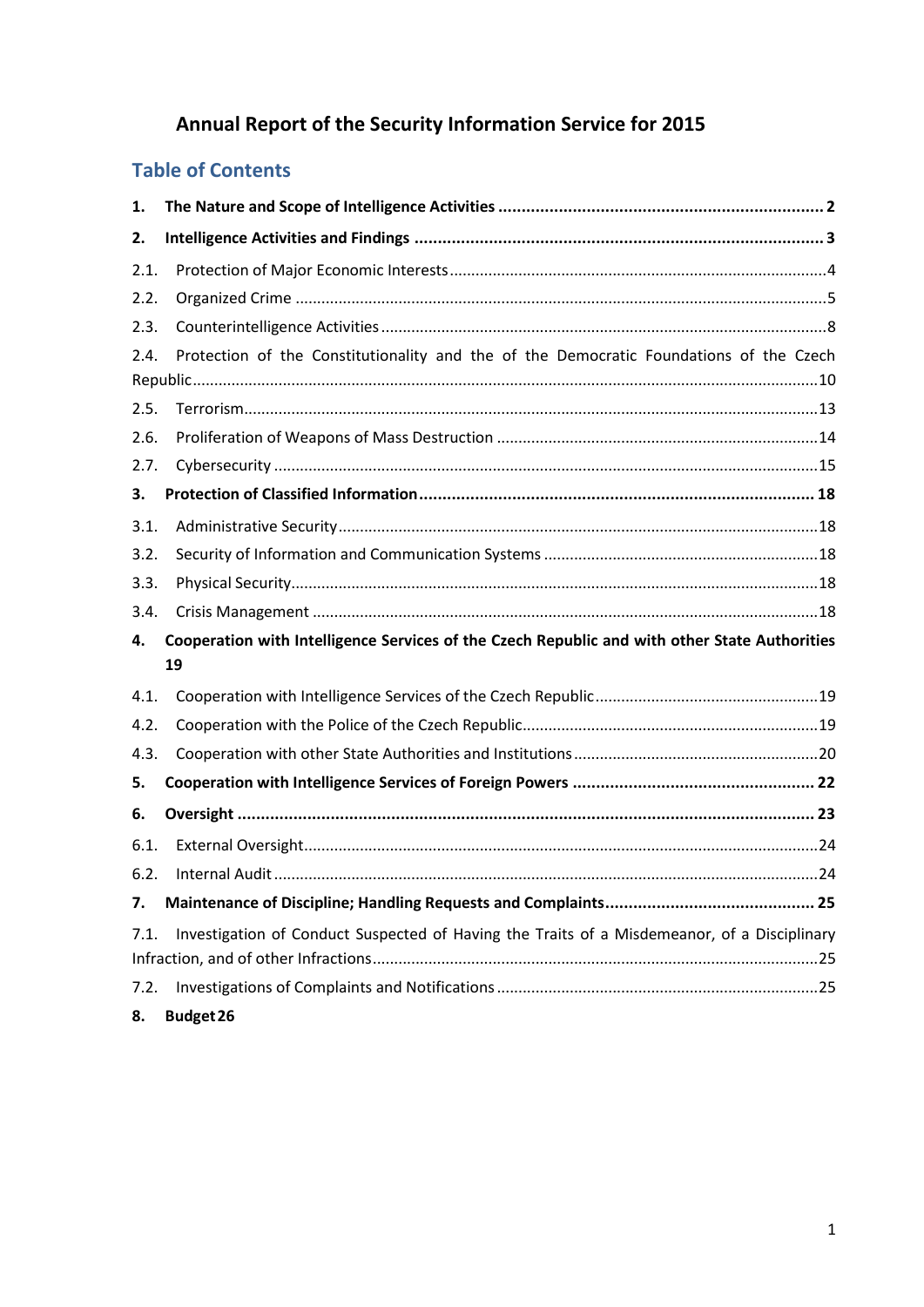# <span id="page-1-0"></span>**1. The Nature and Scope of Intelligence Activities**

The activities, the status and the scope of powers and responsibilities of the Security Information Service (BIS) as an intelligence service of a democratic state are provided for in relevant legislation, especially in Act No. 153/1994, on the Intelligence Services of the Czech Republic, as amended, and in Act No. 154/1994, on the Security Information Service, as amended. The BIS is also governed in its activities by the Constitution of the Czech Republic, the Charter of Fundamental Rights and Freedoms, international treaties, and other legal regulations of the Czech Republic.

Under Section 2 of Act No. 153/1994, intelligence services are state agencies for the acquisition, collection and evaluation of information (hereinafter referred to as "securing information") important for protecting the constitutional order, major economic interests, and the security and defense of the Czech Republic. Under Section 3 of Act No. 153/1994, the BIS is an intelligence service securing information within its powers and responsibilities defined in Section 5, Paragraph 1 of Act No. 153/1994 on:

- schemes and activities directed against the democratic foundations, the sovereignty, and territorial integrity of the Czech Republic,
- the intelligence services of foreign powers,
- activities endangering state and official secrets,
- activities, the consequences of which may jeopardize the security or major economic interests of the Czech Republic,
- organized crime and terrorism.

Under Section 5, Paragraph 4 of Act No. 153/1994, the BIS also fulfills further tasks as defined by specific legislation (e.g. Act No. 412/2005, on the Protection of Classified Information and Security Clearance, as amended) or international treaties, by which the Czech Republic is bound.

Furthermore, Section 7 of Act No. 153/1994 stipulates that the responsibility for the activities of the BIS and for the coordination of its operation lies with the Government. According to Section 8, Paragraph 4 of this Act, the Government assigns tasks to the BIS within the scope of the Service's powers and responsibilities. The President of the Czech Republic is entitled to task the BIS with the knowledge of the Government.

To fulfill its tasks, the BIS is authorized to cooperate with other intelligence services of the Czech Republic. Section 9 of Act No. 153/1994 stipulates that this cooperation must be based on agreements concluded between the intelligence services with the consent of the Government.

Under Section 10 of Act No. 153/1994, the BIS may cooperate with intelligence services of foreign powers only with the consent of the Government.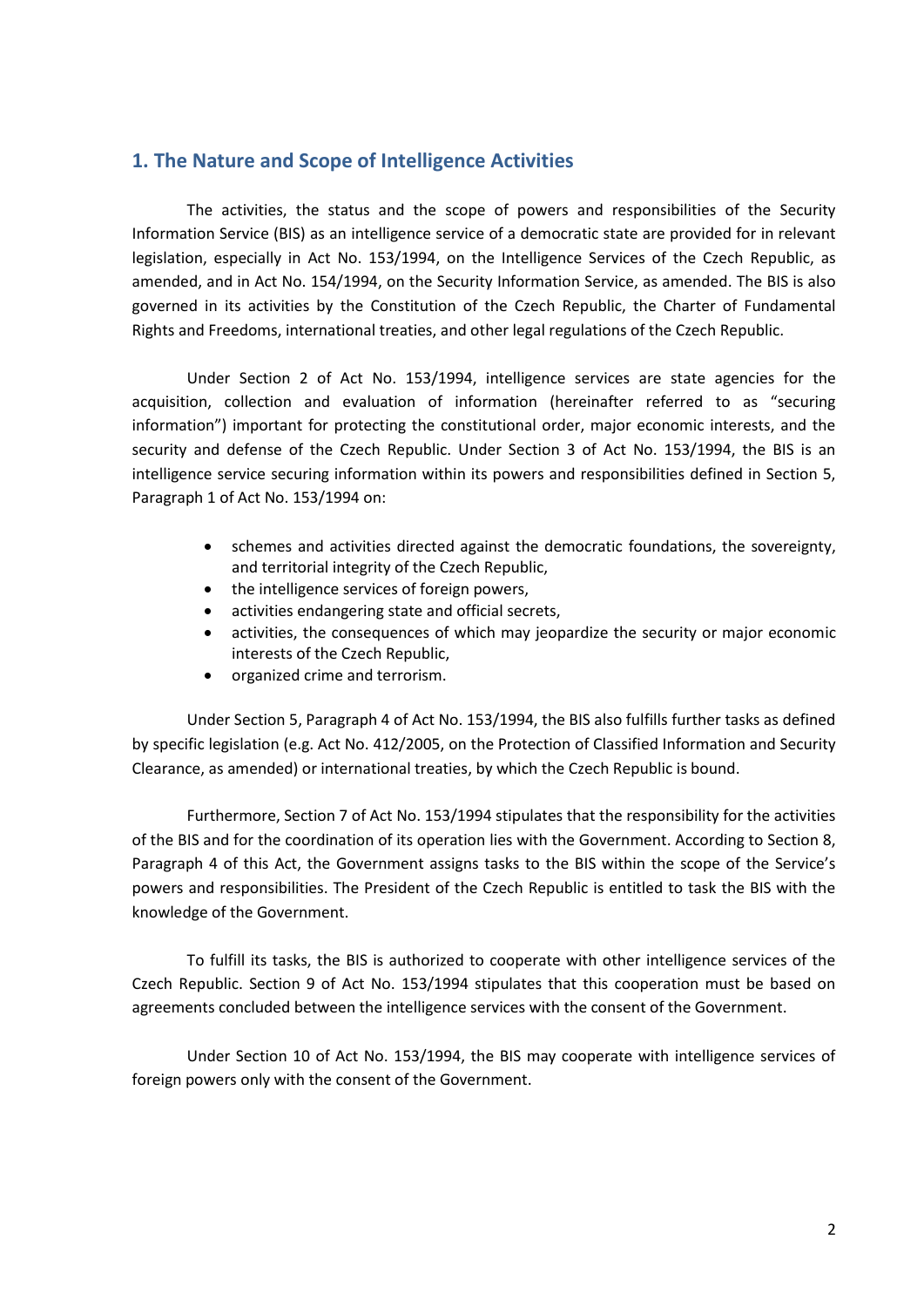# <span id="page-2-0"></span>**2. Intelligence Activities and Findings**

A summary of all the intelligence activities, in which the BIS engaged in 2015, is part of the classified *Report on the Activities of the Security Information Service for 2015* – a report the BIS submits to the President of the Czech Republic and to the Government in accordance with Section 8, Paragraph 1 of Act No. 153/1994.

During the course of the year, again in accordance with Section 8, Paragraph 1 of Act No. 153/1994, the BIS informed entitled addressees about individual intelligence findings and the results of analyses, on which the overview of its activities in this public annual report is based. In 2015, the BIS submitted more than 600 documents to the President and Cabinet members. More than 300 documents were sent to relevant state authorities, the Police of the Czech Republic, the Office for Foreign Relations and Information (in Czech: *Úřad pro zahraniční styky a informace – ÚZSI)*, and to Military Intelligence (in Czech: *Vojenské zpravodajství – VZ*).

Fulfilling its obligations under Act No. 412/2005 the BIS was asked by the National Security Authority (in Czech: *Národní bezpečnostní úřad – NBÚ*) to conduct more than 20 000 security clearance investigations for the issuance of security clearance certificates for natural and legal persons.

The BIS cooperates also with other state bodies (e.g. the Department for Asylum and Migration at the Ministry of the Interior, the Ministry of Foreign Affairs, the Ministry of Industry and Trade Licensing Administration) in areas falling under the remit of these authorities, e.g. residence permits in the Czech Republic, the MEDEVAC project, the arrangement of employment, international protection stipulated by the Asylum Act, or foreign trade in military equipment. In 2015, the BIS processed requests for information concerning almost 100 000 natural and more than 1 200 legal persons.

Government resolution 18 of 14 January 2015 provided for the resettlement of 15 Syrian families from Jordan and government resolution 1052 of 14 December 2015 provided for the resettlement of Christian refugees from Iraq and Lebanon chosen by the Generation 21 Foundation. In relation to these projects, the BIS screened almost 200 individuals.

Government resolution 325 of 6 May 2015 introduced the project "New Elites for Syria - a scholarship program provided by the Government of the Czech Republic to Syrian refugees" aimed at providing university education to individuals, who will contribute to the restoration of the Syrian state after the conflict ends. In relation to this project, the BIS screened almost 30 individuals.

In 2015, an amendment of Act 49/1997, on Civil Aviation, came into force, which stipulates provisions regarding reliability certificates issued to legal persons by the Civil Aviation Authority (in Czech: *Úřad pro civilní letectví - UCL)*. These screenings include a credibility assessment of the legal persons conducted by the Czech Police. In relation to this matter, the BIS processed requests concerning almost 16 000 individuals.

In compliance with Article 9 of the Convention, implementing the Schengen Agreement the BIS, as the responsible Czech intelligence service, submits opinions on Schengen visa applications. In 2015, the BIS screened more than 1 000 000 applications.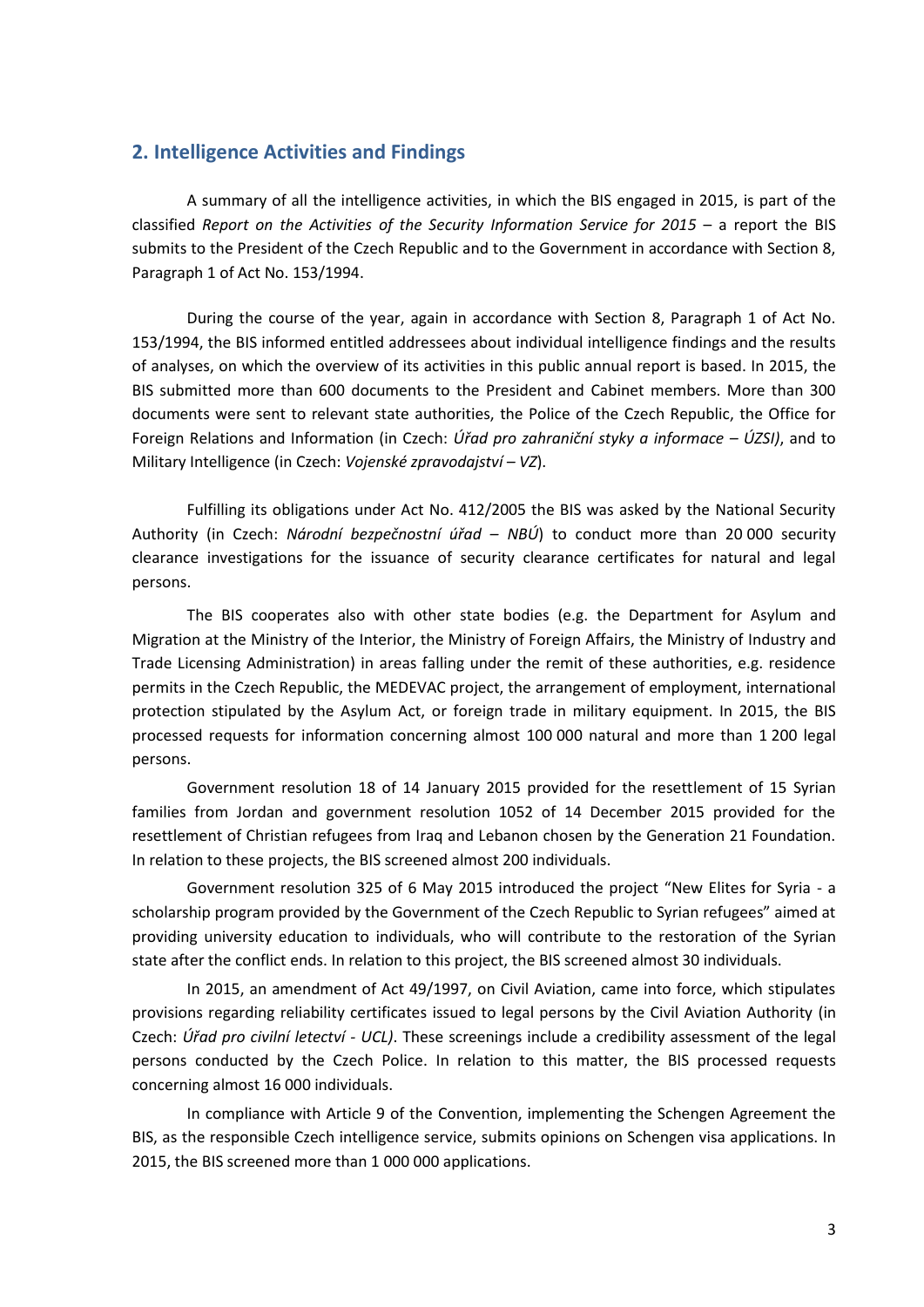## <span id="page-3-0"></span>**2.1.Protection of Major Economic Interests**

Threats posed to major economic interests in 2015 were similar to those in previous years and were characterized by negative consequences of errors made in the past. Poorly set contract conditions accepted by some state entities in various sectors (energy industry, banking, road transport, ICT) are a major issue. Some of these contracts were signed more than 10 years ago.

The dilatoriness of responsible individuals after the contracts were signed contributes to the gravity of the problem. In a number of cases, these individuals lacked the initiative to supervise and assess the concluded contracts and possibly change their conditions. Therefore, the situation often became critical and it became exceedingly difficult or completely impossible for state representatives to achieve a satisfactory solution to the problem. An example of such a problem is the company commissioned with the administration and protection of a part of Czech strategic oil reserves.

A number of problems also accompanied the provision of ICT services. Some state entities became greatly dependent on their suppliers. In one case, services provided to a key regulatory authority, which are crucial for the operation of the sector in question, were suspended. Even though the management of the regulatory authority was aware of the problem, the matter was not addressed in time.

The BIS focused on describing the relations and intentions of individuals, who contributed to a problematic situation and had significant influence. Some individuals, who left civil service (e.g. were made redundant), attempted to renew their influence on state entities. In some cases, they succeeded by making use of previous contacts and exploiting the loyalty of current civil servants. This affects the state's ability to solve existing problems. The BIS has been informing entitled addressees about these problems and about further derogatory developments; however, it cannot directly influence the solution to the problems. The BIS collects, evaluates and hands over information that can be used for at least a partial elimination of consequences.

Sensitive information leaks used to obtain benefits for the counterparty also often significantly damaged state interests. Leaks were caused not only by individuals seeking to secure private gain, but also by an insufficient awareness about the need to protect sensitive information not considered classified by special legislation.

Major economic interests are of interest also to foreign intelligence services, which aim to gradually win the loyalty of individuals with useful information or decision-making powers. Foreign intelligence services exploit the desires of some individuals to feel important, to secure financial gain or their lack of self-reflection. It is important to spread awareness about the methods employed by foreign intelligence services among both junior and senior state representatives. This awareness includes e.g., also the need for caution when communicating with problematic individuals as just meeting them or discussing seemingly harmless topics can be easily abused. Considerable caution must be exercised when communicating with foreigners, whose business activities are linked to power interests of foreign states, especially to the activities of foreign intelligence services (e.g. Russian or Chinese).

The state faces a number of threats regarding the enforcement of state ownership rights. Enforcing state interests is difficult especially in joint-stock companies. The oversight system sufficient for the private sector has serious deficiencies in the state sector. There are a number of cases especially in the energy industry, in which a company's management effectively controls the supervisory board. Such supervisory boards do not fulfill their main function and the state as a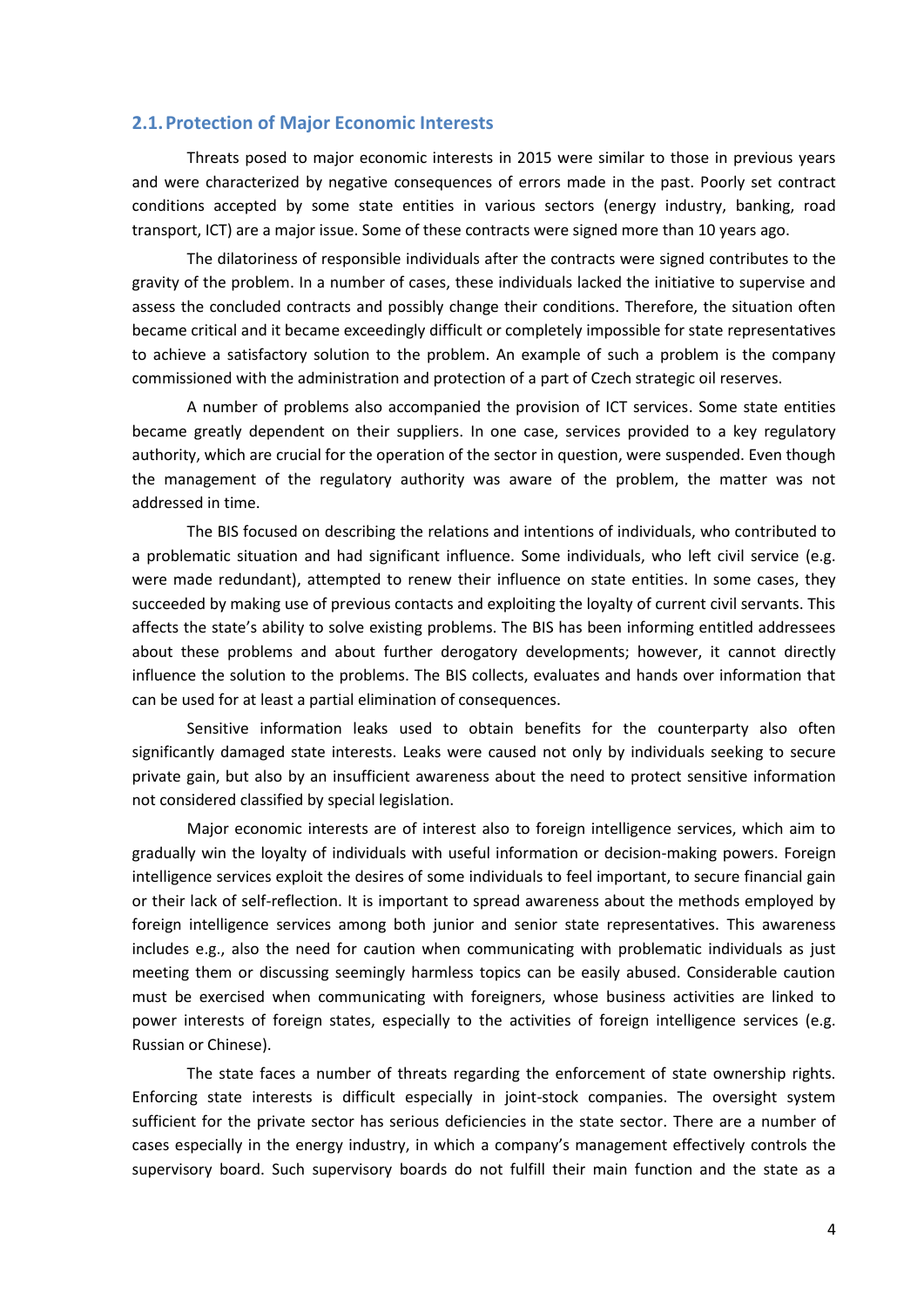shareholder does not have an effective supervisory tool in the periods between shareholders' meetings. In such cases, state representatives do not sufficiently represent the interests of the state. The question of what leads to such failures in individual cases remains to be answered; however, it is clear that when a company's management controls the supervisory board the state's interests are not sufficiently protected.

Some state representatives were not willing to adopt necessary measures in the required time frame and take responsibility for these measures when making key economic decisions. Preference was given to safe solutions based solely on financial aspects without regard to important non-financial aspects such as energy security, status on the market or the good name. This attitude is often the result of fearing criminal or other sanctions for causing potential financial losses. The problem is that the loss or damage to non-tangible assets, which often have a higher value than the potential financial losses, is not sanctioned.

Activities not respecting economic competition pose a considerable threat to major economic interests. In 2015, the BIS detected efforts of bidders to enter into collusive agreements regarding public contracts for the construction of road and rail infrastructure or environmental contracts. This had a considerable negative influence on fair competition and led to an increase in contract prices. However, contracting authorities often have limited options of countering such collusive agreements. Therefore, the question is, whether the state has efficient tools (e.g. legislative or institutional) for addressing such issues. Moreover, invitations to public tenders also suffered from deficiencies. The contracting authorities often circumvented certain provisions of the Act on Public Contracts. Furthermore, some contracting authorities do not have sufficient capacity for the independent (i.e. objective) formulation of internal regulations and are not able to administer the whole process themselves.

As in previous years, the BIS detected illegitimate lobbying efforts regarding the legislative process and public administration. The efforts often focused on regulations and decision-making concerning the energy and healthcare industry. These industries have characteristics creating favorable lobbying conditions - strong state regulation, large volume of public funds and strong private interest in using these funds. Illegitimate lobbying efforts in the energy industry focused mainly on regulations providing for the subsidies and monitoring of some energy resources. Lobbyists in the healthcare industry focused on legislation providing for the remittance payments for pharmaceuticals and medical supplies, or on specific decisions made by regulatory bodies.

In 2015, the number of cases, in which companies with Russian capital did not follow the rules and violated especially tax and regulatory regulations and contract conditions, increased. The reason for this is the link of Russian capital to the "grey zone" of the legal system. If Russian parent companies or legal persons had financial problems, this led to higher tendencies to circumvent legal and contract conditions. In 2015, such cases were newly identified in companies, which are partly owned or directly controlled by Russian state administration.

# <span id="page-4-0"></span>**2.2.Organized Crime**

#### **Dysfunction in public administration**

Dysfunction in public administration is one of the main consequences of modern organized crime. In 2015, the BIS detected a number of cases of central and regional dysfunction.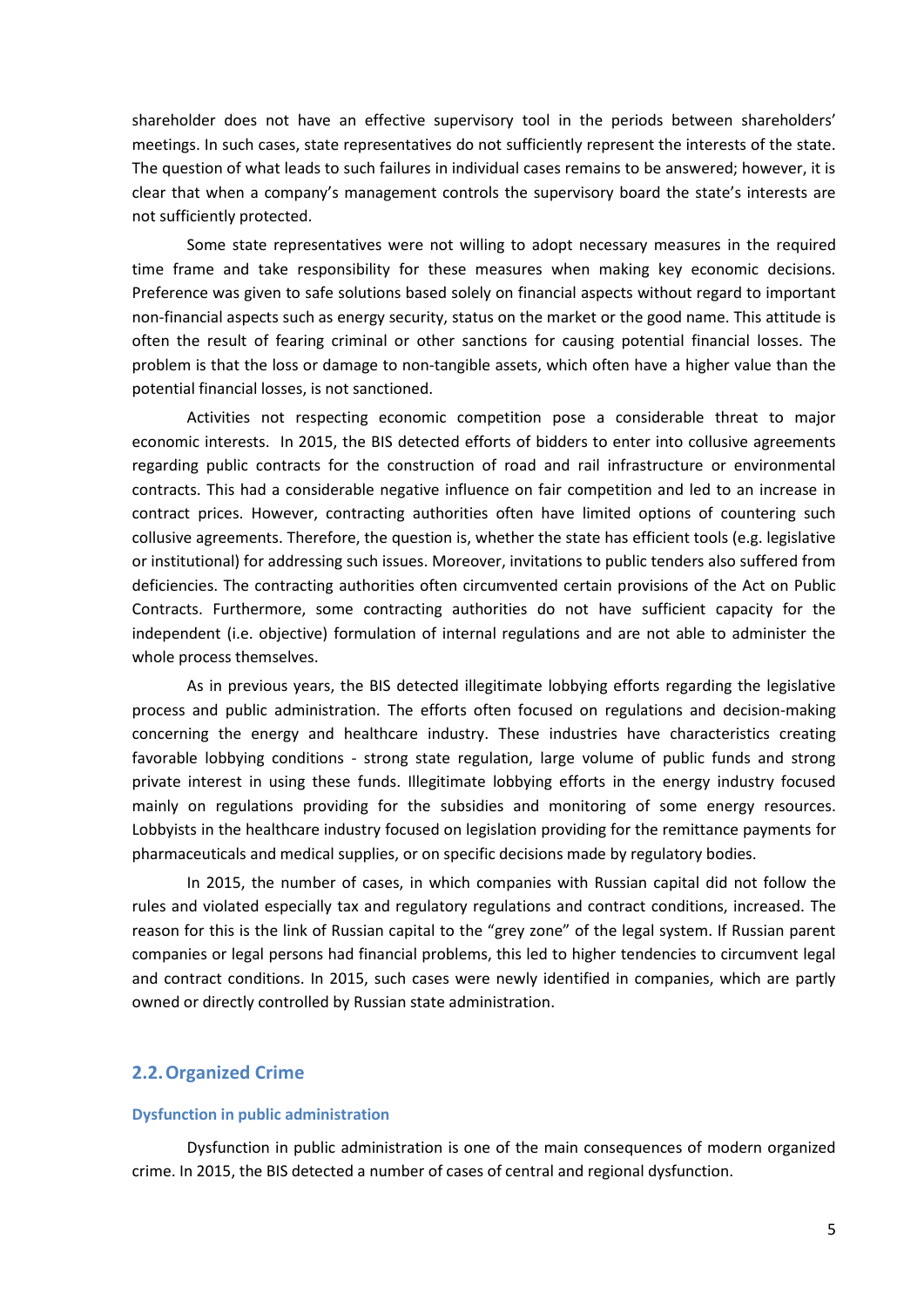Civil servants and individuals holding public posts with insufficient responsibility for their decisions are the main reason for dysfunction in public administration. In some cases, these individuals had no responsibility whatsoever. Often, unfavorable contracts were signed and public contracts were awarded to companies with an opaque ownership structure or without inviting a public tender. This led to the poor management of public funds; however, no criminal offences were committed and it was difficult to establish who is at fault. The responsibility of individuals often dissolved during the approval process by shifting from one individual to another without a clear definition of the role each stakeholder is to play in the final decision.

Dysfunction in public administration harming the interests of the Czech Republic and the EU was caused not only by negligence but also by intentional actions of individuals holding public or local administration posts, who had profit-seeking interests. These interests were advanced by illegitimate lobbying activities or by motivating public administration representatives by employing almost corrupt practices. Civil servants were motivated by both financial and other incentives.

The non-effective allocation of public funds presented as the protection of public interests was also a frequent manifestation of the dysfunction in public administration. In several cases, public interest (defined as total benefit to society) was an excuse for a broader or lax interpretation of established regulations governing the responsible management of public funds.

This led to the diversion of public funds to private parties. This had not only a significant economic impact on public budgets, but also weakened the effectiveness and credibility of public administration bodies. This would not have occurred, if the existing regulations were observed.

#### **Legislative changes related to limiting the opportunities of organized crime**

In November 2015, the Chamber of Deputies passed the Act on the Registry of Contracts - a key piece of legislation, which could improve the management of public assets and limit negative phenomena contributing to the dysfunction in public administration. This Act is a step forward in fighting modern organized crime.

As in 2014, the BIS focused on the amendment to the Civil Service Act. In 2015, the BIS focused on security threats linked to the gradual filling of senior civil service posts.

Furthermore, comprehensive measures regulating the oversight of financial management performed by municipalities were of interest to the BIS in 2015. The BIS focused especially on legislative measures linked to long-term problems regarding the management of public funds performed by municipalities. In individual cases, the financial impact of non-effective management seemed small; however, in recent years this dysfunction has been one of the major economic threats faced by the Czech Republic. There are several reasons for this. One reason is that the volume of devolved funds is growing. A further reason is that effective oversight mechanisms are already in place on the central level and the public oversight of management performed by state bodies is increasing.

In 2015, the BIS pointed out a significant drawback in the Act on the Management and Oversight of Public Funds - the exemption to the mandatory establishment of an internal audit body for municipalities with less than 15 000 inhabitants regardless of the volume of assets and funds managed yearly by the municipality in question. This exemption can seriously weaken the aim of this Act - to introduce modern oversight mechanisms on the local and central level of public administration.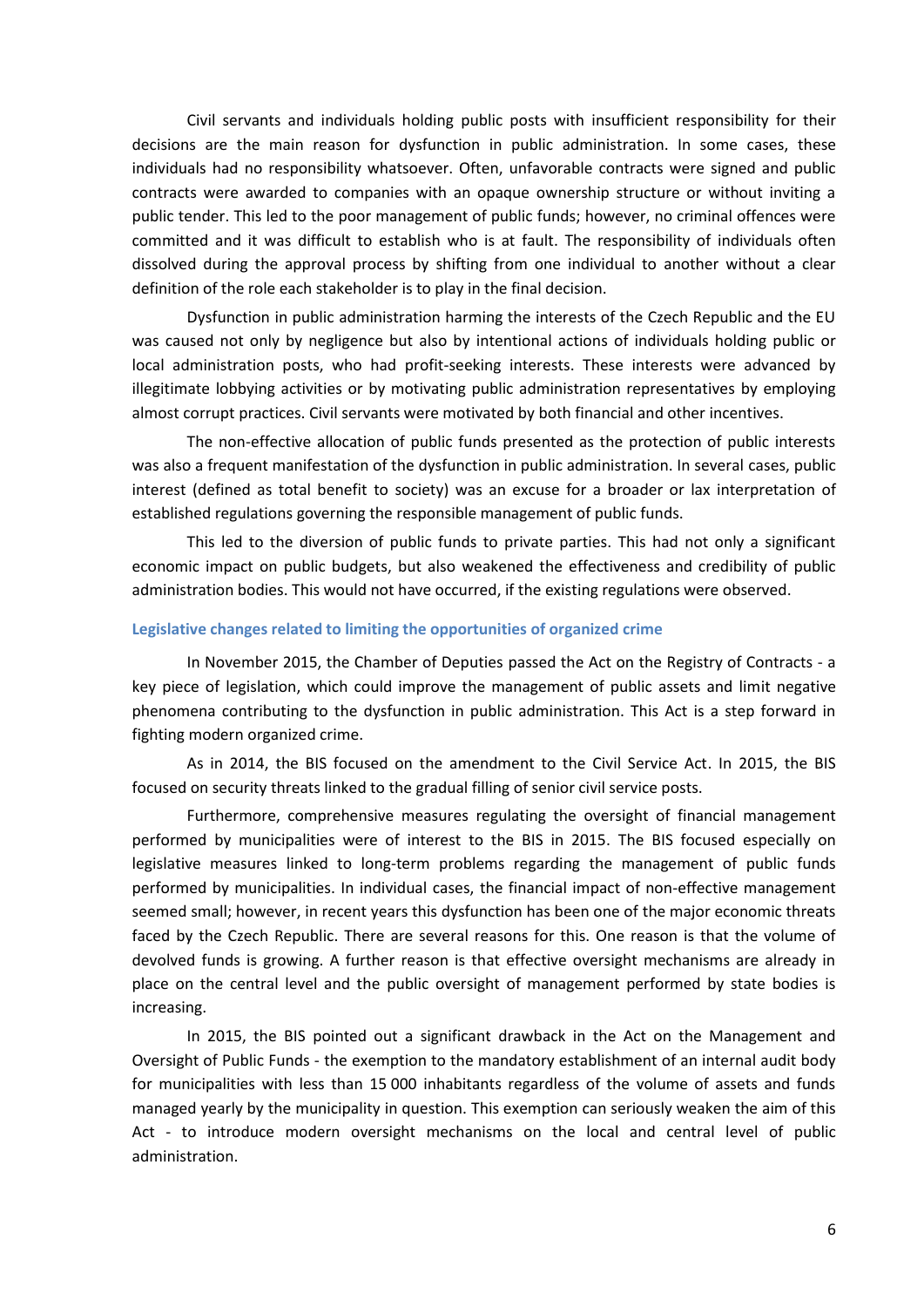The BIS repeatedly drew attention to public contracts, which were identified by law enforcement authorities, the Supreme Audit Office (in Czech: *Národní kontrolní úřad - NKÚ)* and other oversight bodies as cases of non-effective and purposeless wasting of public funds.

#### **Traditional organized crime**

Organized criminal groups and traditional organized crime are not a priority and are only monitored by the BIS. Unlike the Police, the BIS does not have the means, powers and responsibilities to fight criminal groups. Furthermore, BIS findings cannot be used in criminal proceedings. Nevertheless, the BIS provides relevant information on criminal groups to other state bodies (usually to the Czech Police) with the remit to adopt relevant measures. In 2015, the BIS focused on the organized crime of groups involved in organized economic crime - i.e. the sale of untaxed goods - and of groups with a growing share in the drug trade.

#### **Migration**

Since the second quarter of 2014, Europe has been facing a large migration wave from the Middle East, Sub-Saharan Africa and Maghreb. In 2015, more than a million refugees arrived in Europe. Their arrival had a negative impact on public order and on security and administrative procedures both in countries along the main migration routes and in destination countries. The Czech Republic is located in a heavily transited area of Central Europe and is faced by the same migration threats as France, Belgium and Germany. Nevertheless, due to the course of the migrant wave and its impact on the Czech Republic in 2015 the danger of these threats materializing is lower in the Czech Republic than in other countries.

The Czech Republic belongs to less popular transit and destination countries. The most serious migrant threats are not directly linked to the current migration wave but to its middle- and long-term impacts on Europe. These threats are mainly linked to the fact that it is virtually impossible to integrate a large number of foreigners from a different cultural environment into European society. This leads to the creation of enclosed communities with a possibly hostile attitude to European culture. These communities can serve as ideological or logistical havens for various criminal activities.

There were no international smuggling networks organizing the transit of migrants in the Czech Republic. Europol identified criminal groups organizing the transit of migrants between certain European countries; however, only individuals or small criminal groups offering limited transport and services to refugees were detected in the Czech Republic. The majority of migrants were transported to destination countries by public transport organized by individual states or they travelled individually with the help of their relatives, close associates or by individuals, who started a profitable business on providing services to migrants.

A pressing issue was the exploitation of the fear of foreigners leading to unease and concerns in society. This atmosphere of doubt created by the uncertainty whether other states are able to cope with migration, fueled extremist and populist political parties, led to the radicalization of the political environment and to rising popularity of extremist parties.

In 2015, new migration routes did not transit the Czech Republic. Czech authorities have been strictly conducting border checks, following registration procedures and upholding the rule that migrants not applying for asylum in the Czech Republic are regarded illegal migrants. This has significantly reduced the number of foreigners transiting via the Czech Republic. However, migrant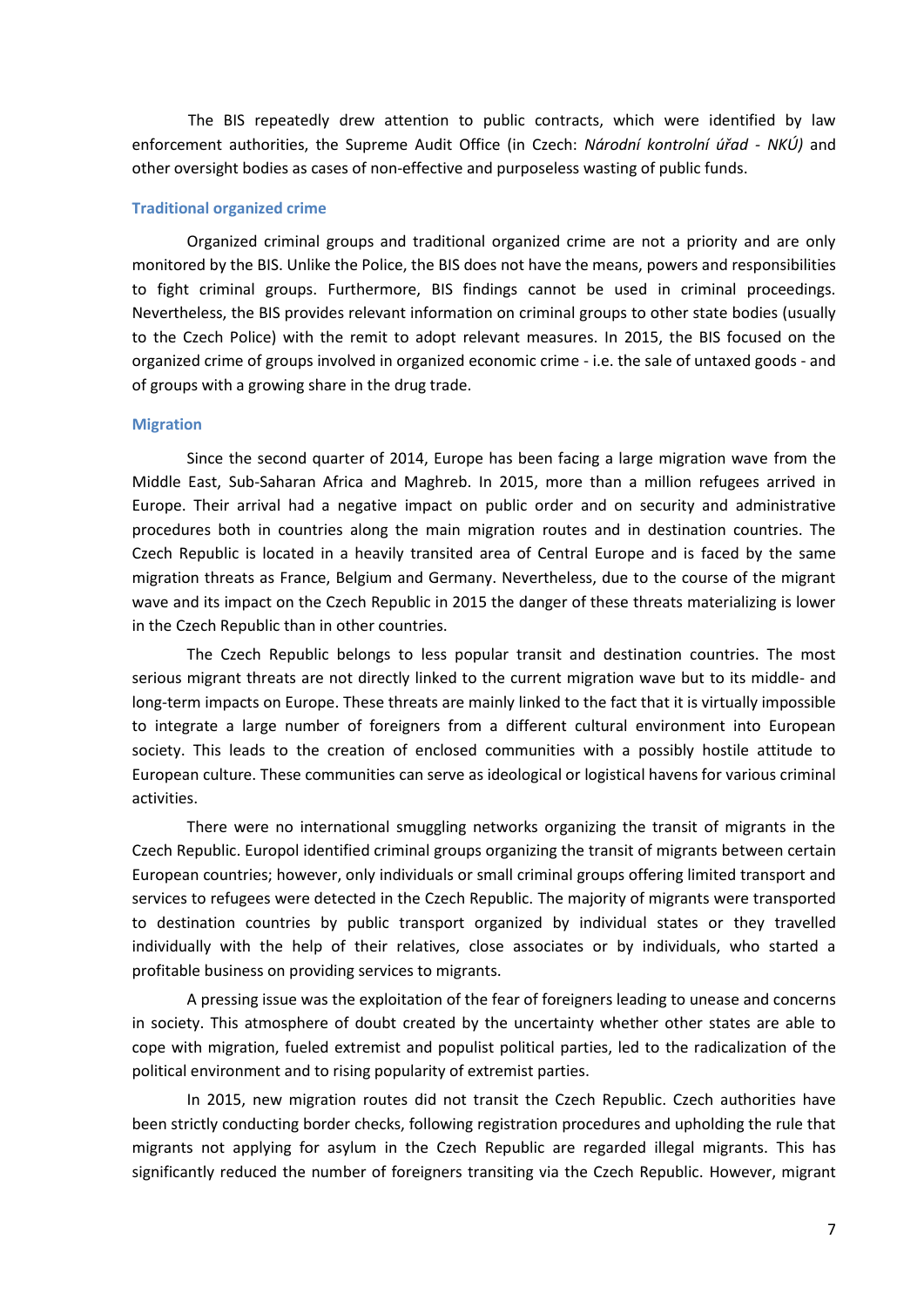control procedures have certain limitations. One of the reasons is the fact that a number of migrants have (or are likely to have) travel documents, which were issued albeit officially on territory in source countries of migration controlled by extremists. Many migrants also use stolen or changed travel documents. Moreover, Czech authorities do not have a reliable official partner body in source countries of migration, which could help in screening the validity of information provided by the migrants and their travel documents and provide credible relevant information. A further security threat is the threat of transferring problems and conflicts from source to destination and transit countries affected by the migration wave.

### <span id="page-7-0"></span>**2.3.Counterintelligence Activities**

l

In 2015, Chinese and Russian intelligence services were the most active in the Czech Republic.

Chinese diplomatic, intelligence and economic entities focused on drawing on their success from 2014 and actively worked on extending and maintaining Chinese influence in Czech politics and economy.

In 2015, Russian activities focused on the information war regarding the Ukrainian and Syrian conflicts and on political, scientific, technical and economic espionage (especially efforts to exploit duped Czech individuals to gain access to Czech and European subsidies).

In 2015, the BIS did not identify any significant activities of intelligence services of other former Soviet Union countries or of partner intelligence services.

As in previous years, Russian intelligence services were the most active foreign intelligence services in the Czech Republic. A large number of Russian intelligence officers were active under diplomatic cover of the Russian Embassy. The Russian Embassy has much more employees than Embassies of other states (including the US and China). Intelligence officers under diplomatic cover were active also at the Embassies of other states; however, the number of Russian intelligence officials was much higher. Unlike intelligence officials of partner states, Russian (and some other) intelligence officers did not declare their status to the BIS. Such clandestine behavior concealing the affiliation to an intelligence services clearly signals activities threatening the security and other interests of the Czech Republic.

Regardless of the ongoing Ukrainian crisis and tense Russia-EU/NATO relations, Russia focused on activities aimed at maintaining and strengthening Russian positions and outlooks in Czech power engineering. Furthermore, Russian economic, scientific and technological espionage continued in 2015 in the Czech Republic.

In relation to the Ukrainian and Syrian conflicts Russia focused on influence and information operations as part of its non-linear (hybrid, ambiguous, irregular, non-conventional) warfare<sup>1</sup>.

 $1$  Non-linear warfare combines the use of force (kinetic elements) with non-military (non-kinetic elements) means of warfare (cyber-operations, economy, or politics); all of this is linked to powerful information warfare supported by ideology. Non-linear warfare takes place below the enemy's reaction threshold creating uncertainty about the legitimacy or appropriateness of a potential military response. Propaganda is a form of communication, an intentional effort to influence perception, manipulate facts and change behavior in order to achieve the goals of the propagandist. Propaganda (disinformation, deception) must be assessed with regard to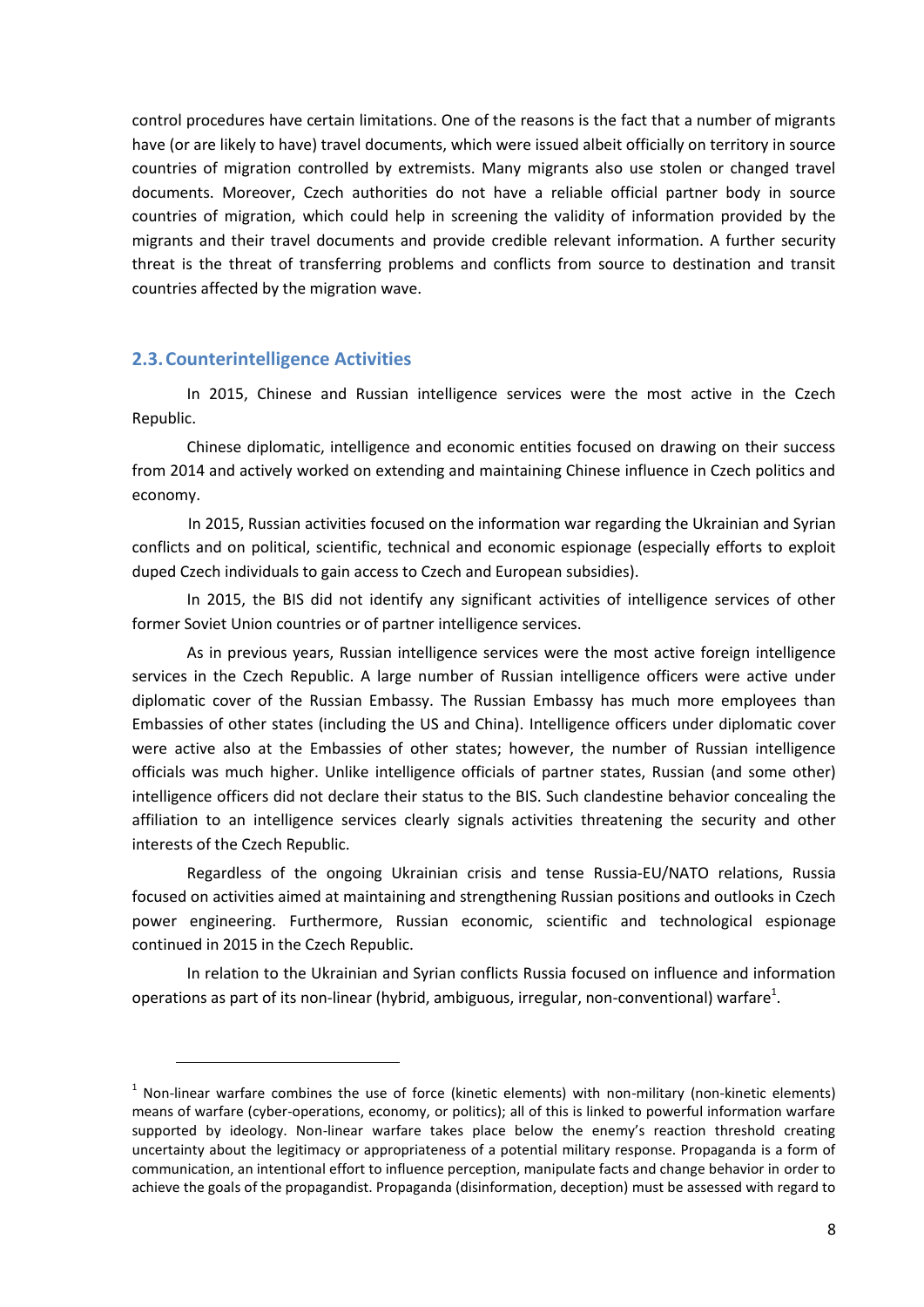In 2015, Russian information operations in the Czech Republic focused especially on:

- weakening the strength of Czech media (covert infiltration of Czech media and the Internet, massive production of Russian propaganda and disinformation controlled by the state);
- strengthening the information resistance of the Russian audience (prefabricated disinformation from Czech sources for the Russian audience);
- exerting influence on the perceptions and thoughts of the Czech audience, weakening society's will for resistance or confrontation (information and disinformation overload of the audience, relativization of truth and objectivity, promoting the motto "everyone is lying");
- creating or promoting inter-societal and inter-political tensions in the Czech Republic (foundation of puppet organizations, covert and open support of populist or extremist subjects);
- disrupting the coherence and readiness of NATO and the EU (attempts to disrupt Czech-Polish relations, disinformation and alarming rumors defaming the US and NATO, disinformation creating a virtual threat of a war with Russia);
- damaging the reputation of Ukraine and isolating the country internationally (involving Czech citizens and organizations in influence operations covertly led in Ukraine or against it by Russia).

The above-mentioned activities pose a threat to the Czech Republic, EU and NATO not only in relation to the Ukrainian and Syrian conflicts. The infrastructure created for achieving these goals will not disappear with the end of the two conflicts. It can be used to destabilize or manipulate Czech society or political environment at any time, if Russia wishes to do so.

In 2015, Chinese military intelligence was the most prominent Chinese intelligence service in the Czech Republic. Its activities were supported by a specific Chinese intelligence organization - the International Liaison Department of the Communist Party of China. This agency falls under the Central Committee of the Chinese Communist Party and focuses on international relations and intelligence activities. In 2015, Chinese diplomatic, business and intelligence efforts drew on successes achieved in 2014 and actively worked on extending and maintaining Chinese influence in Czech politics and state structures.

Due to the worsening situation in the Middle East and the prominent role of Iran in the region, the BIS focused also on Iranian intelligence services. Regardless of Western efforts and international expectations, Iran upheld its decided attitude toward the West. The process of easing international sanctions and US efforts to improve international relations did not convince Iran to change its security and foreign policies. As in previous years, Iranian intelligence services focused e.g. on politics and economy.

 $\overline{\phantom{a}}$ 

the goal of the propagandist - the foreign power - and in the broader context of information and non-linear warfare. Propaganda is a neutral term, only a tool, which can have both beneficial and detrimental effects.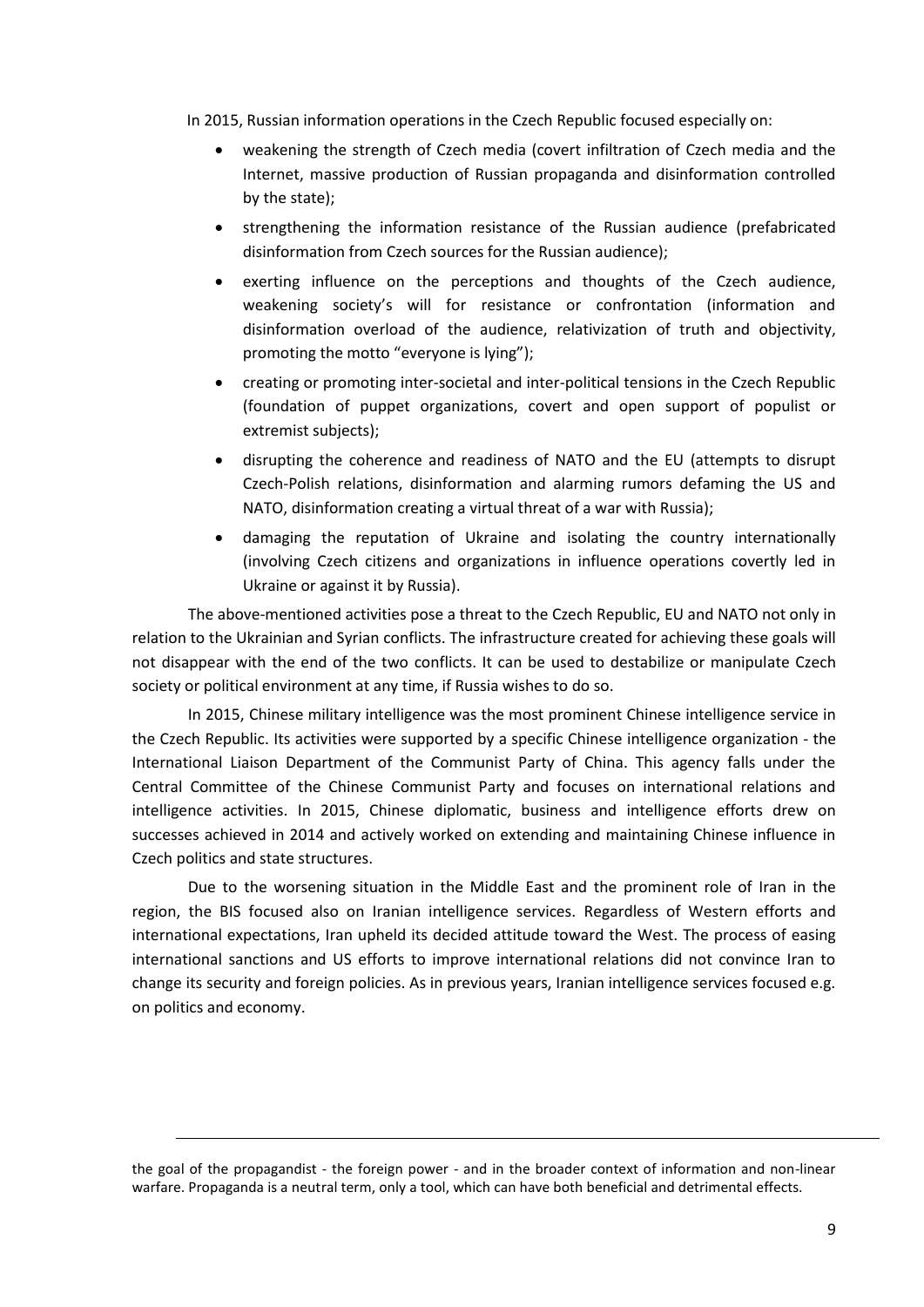# <span id="page-9-0"></span>**2.4.Protection of the Constitutionality and the of the Democratic Foundations of the Czech Republic**

In 2015, the BIS did not identify any activities posing a specific direct threat to the democratic foundations of the Czech Republic from the perspective of an intelligence service. Extremists tried to address the broader public and secure public support for their views. A more serious new trend is the ability of extremists to overcome disagreements, personal and ideological differences and cooperate in certain cases.

#### **Anti-immigration and anti-Muslim activities**

In 2015, the BIS focused on the migration wave to Europe and on its potential impacts on Czech society, especially in relation to the activities of individuals, who spread xenophobia, racism and other forms of intolerance. Immigration was a topic not only for extremists. The Czech public started perceiving it as a security threat. This lead to an increase in activism and a number of public events took place.

A wide range of persons and groups held anti-immigration stances: right-wing extremists, various populist and other groups, which cannot be labeled as extremist by default. Representatives of these groups adopted an ambiguous attitude towards right-wing extremists. On the one hand, they tried to distance themselves from right-wing extremists in order to avoid being labeled as extremists; on the other hand, some of their statements were similar to right-wing extremist rhetoric.

Furthermore, also individuals wishing to legally express their anti-immigration stance took part in anti-immigration events. Even though they distanced themselves from cooperation with extremist groups (at least in the beginning), their events attracted various radicals or extremists. Therefore, it became difficult for the uniformed public to differentiate between non-extremist and extremist groups.

Gradually, differences between individual anti-immigration groups started to fade and some groups intentionally started cooperating.

Anti-immigration attitudes were adopted also by individuals, who did not take part in public demonstrations, but expressed their anti-immigration stances online (especially on social media). Even though the majority of such individuals were not right-wing extremist sympathizers, a number of their statements could be perceived as extremist.

Some activities of individuals opposing anti-immigration demonstrations also posed a security threat. The reason is that not only individuals wishing to legally express their support for migrants, but also various left-wing extremists, who primarily tried to heighten tensions and provoke conflict, attended these events. A number of supporters of migration were willing to tolerate more radical stances and activities of left-wing extremists with the view of fighting for a common goal; however, left-wing extremists often employ the same undemocratic methods as right-wings extremists, who are criticized by the left-wing extremist scene for this behavior.

Some supporters of migration employing a manipulative or biased rhetoric and refusing to accept any criticism or a different opinion on the migration wave also posed a certain threat. In extreme cases, they threatened or assaulted their ideological opponents. Nevertheless, the lack of respect for the right to a different opinion and freedom of speech was characteristic of both parties those opposing and those supporting migration.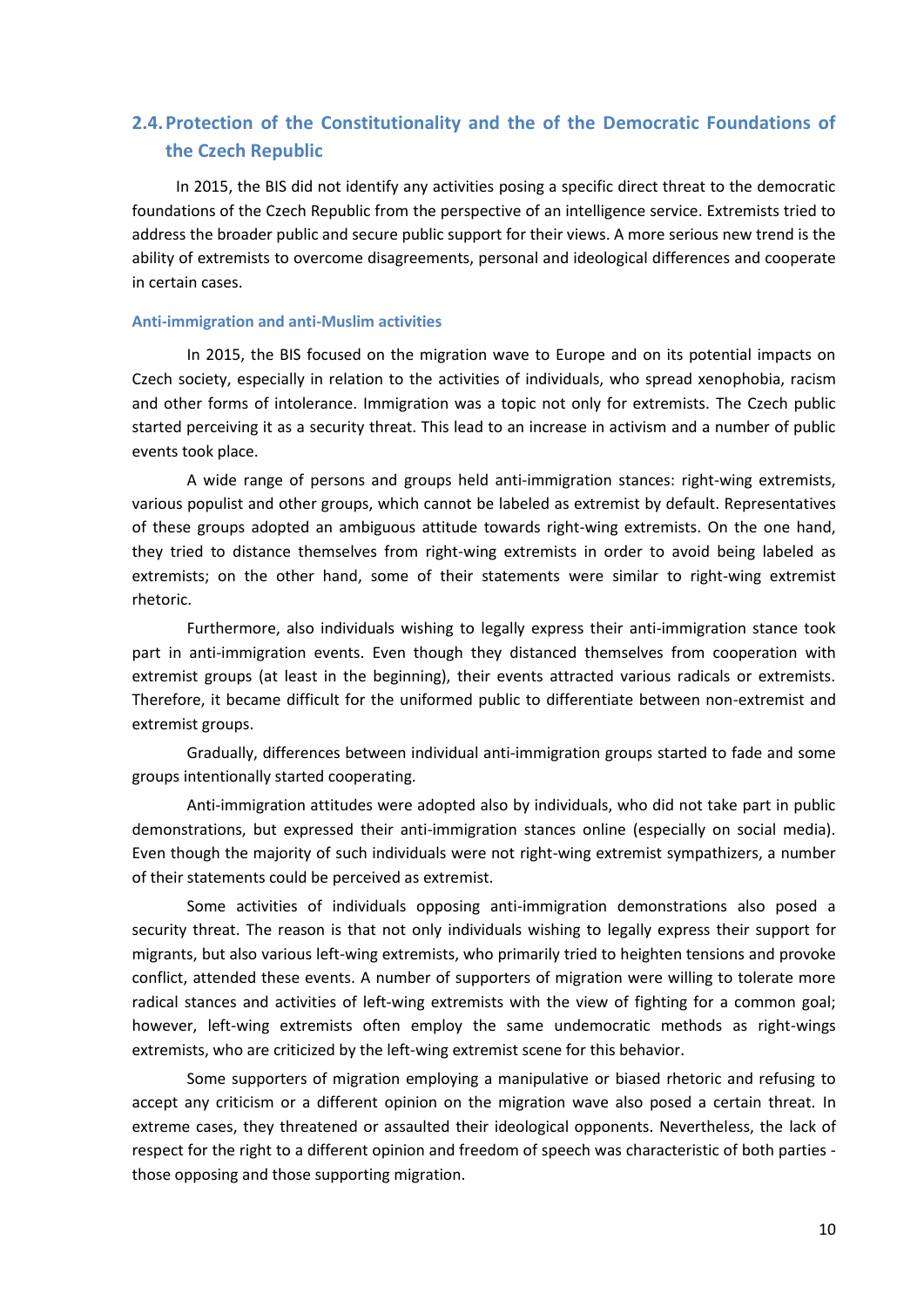The whole public debate about refugees (Islam in general) was characterized by prejudice, insufficient knowledge, ignorance, and shallow and biased knowledge / interpretation of basic historical, religious, social and cultural facts.

#### **Right-wing extremism**

At the beginning of 2015, the situation on the right-wing extremist scene was similar to previous years. The scene remained fragmented, focused on itself and its internal problems. Even though right-wing extremists started expressing anti-immigration stances (e.g. in relation to the January attacks in France), they were not yet able to overcome disagreements in order to cooperate.

However, with the ongoing migration crisis two following trends were indentified on the right-wing extremist scene:

- 1. Right-wing extremists, who previously refused to cooperate due to ideological or personal reasons and organized all anti-immigration demonstrations separately, started supporting each other. Growing public interest in migration led to increasing willingness to cooperate on organizing anti-immigration protests. The largest anti-immigration demonstration took place in November in front of the Cabinet Office, which brought together protestors attending several separate events. The police took action against several participants who refused to leave the site after the protest ended.
- 2. Extremists started establishing contacts that were more intensive or started cooperating with non-extremist anti-immigration groups - e.g. right-wing extremists attended events held by anti-immigration activists, together they organized protests, in several sporadic cases, friendly contacts were established.

Even though anti-immigration rhetoric increased significantly and anti-Islam and antiimmigration stances were the primary topic for all right-wing extremist groups, no serious attacks related to this matter took place. Only several offences occurred - e.g. right-wing extremists poured pig blood on a halal shop.

Compared to previous years, 2015 saw a major decrease in anti-Roma activities. No larger anti-Roma demonstrations took place and relations between the Czech majority and the Roma minority were normalized.

Some right-wing extremists held pro-Russian stances, which they actively expressed by publishing online articles and holding several events in order to attract the attention of the media. Pro-Russian stances were expressed also by some entities, which have not done so in the past. Rightwing extremists showed minimal interest in the situation in Ukraine. Their activities related to the situation in Ukraine were insignificant and did not change the Czech right-wing extremist scene. Ties established between Czech and Ukrainian right-wing extremists were based on personal contacts between individuals and did not pose a threat to the security of the Czech Republic.

Right-wing extremists showed some interest in protesting against the American military convoy travelling via the Czech Republic from March 29 to April 1 2015. The media paid considerable attention to the event and a number of right-wing extremist groups aimed to capitalize on that. However, the public largely ignored these activities of right-wing extremists.

Right-wing events accompanied by music were held. These concerts were usually not openly right-wing extremist. They became a social event and their ideological aspect faded. Attending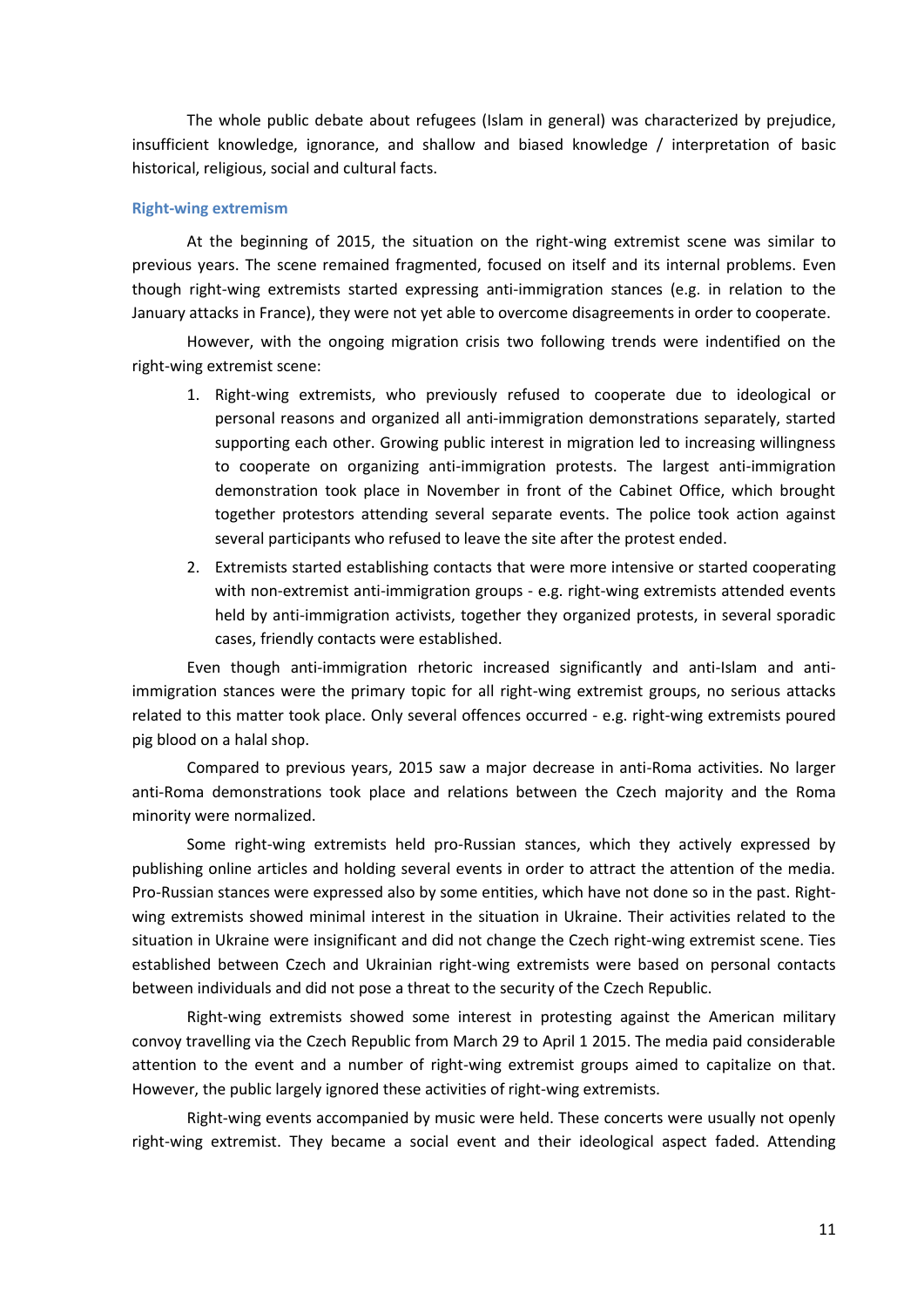concerts abroad, especially in Slovakia, was still popular. Czech bands also performed several concerts abroad.

In 2015, cooperation among Czech and foreign right-wing extremists (especially from Germany, Slovakia, Poland, Austria, Italy and France) was based on contacts between individuals. Communication between Czech and foreign extremists was quite frequent and inspirational for Czech extremists.

The Internet played a significant role in promoting right-wing extremism and in enabling communication between individual groups. The role of Facebook was growing and this social media site became more prominent than standard websites of individual groups.

#### **Left-wing extremism**

Left-wing extremists focused mainly on the European migrant crisis. To express their support for migrants they attended demonstrations aiming to block protests held by anti-immigration protestors represented not only by right-wing extremists.

These events were often characterized by violations of public order and the Czech Police had to intervene. The growing number of anti-immigration demonstrations led to an increased number of counterdemonstrations and to increased radicalism of left-wing extremists, who verbally attacked and provoked their ideological opponents. In several cases, left-wing extremists threw eggs at speakers and participants of anti-immigration demonstrations. In the second half of 2015, more dangerous objects were thrown at anti-immigration protestors.

Militant anarchist-autonomous groups conducted further arson attacks targeting police vehicles (the police is seen as a representative of state repression) and the vehicles belonging to the owner of the Prague restaurant Řízkárna (for allegedly exploiting his employees). The majority of the attacks were a reaction to the police operation Fénix, which took place on April 28, 2015 and which led to the arrest of individuals suspected of taking part in the activities of the Revolutionary Cells Network (in Czech: *Síť revolučních buněk – SRB*) in 2014. This police operation also led to the mobilization of moderate anarchist-autonomous groups, which held several protests and benefit concerts in the period from May to September 2015 in order to express solidarity with the defendants.

Sympathizers of anarchist-autonomous groups leading an alternative lifestyle focused on squatting. They held several smaller demonstrations supporting the Cibulka squat that was cleared by the police. Squatters also newly occupied an abandoned building in Prague. Various social community centers often served as squats and different cultural events took place in these centers lectures, benefit concerts, author readings, workshops on attending demonstrations, solidarity events expressing support e.g. for the anarchists detained in the police operation Fénix.

The Marxist-Leninist spectrum of the left-wing extremist scene continued to stagnate. Marxist-Leninist groups were active mostly on the Internet and expressed their extremist views only in online articles. They held only a few events and attended rallies organized by other left-wing groups.

#### **Non-state paramilitarism**

In 2015, initiatives to establish street patrols and various paramilitary groups were detected. These efforts were initiated not only by right-wing extremists but also by individuals without an ideological background. The activities of such groups were linked to certain covert security threats.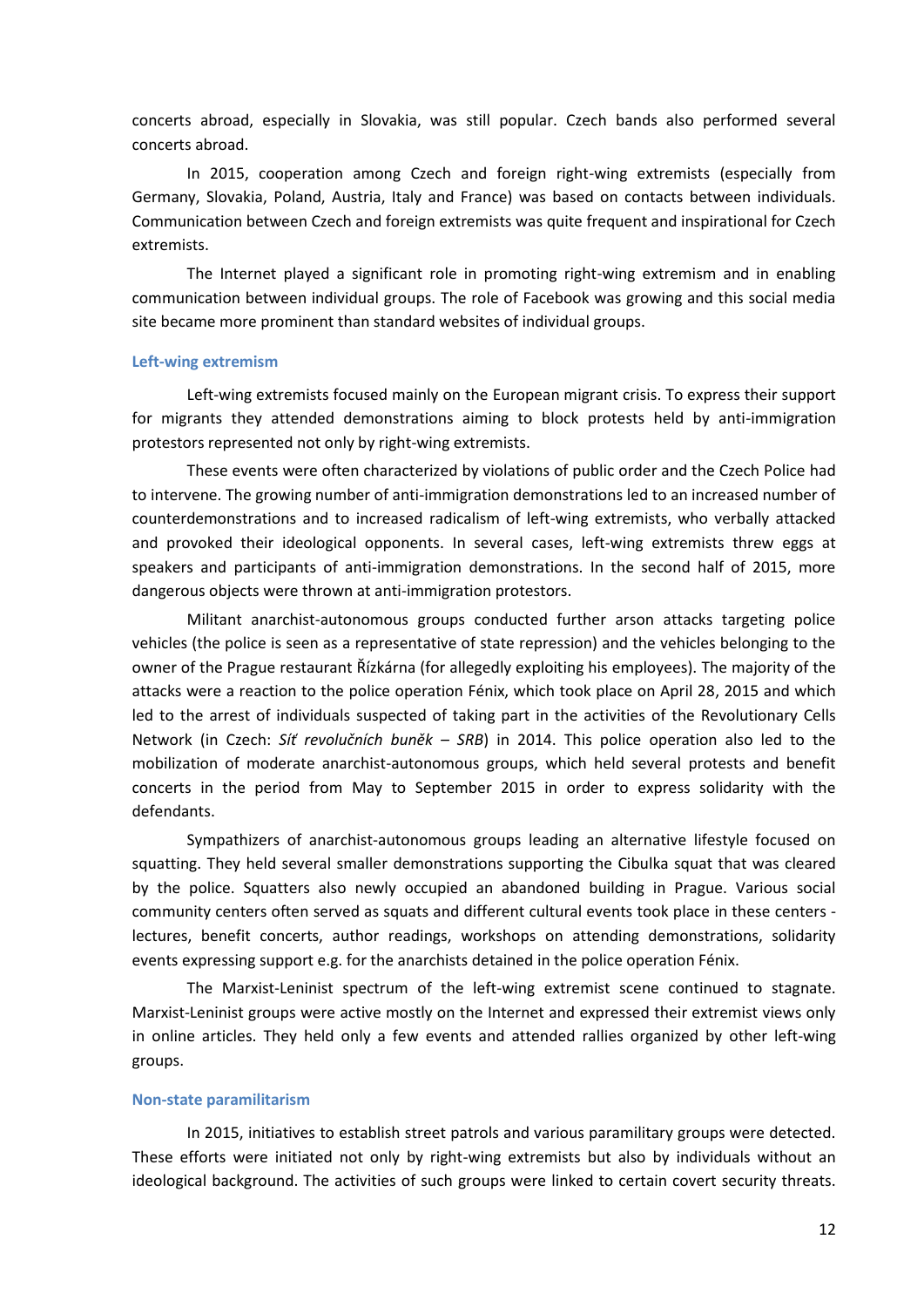However, in 2015, these groups did not pose a direct threat to the democratic foundations of the Czech Republic.

# <span id="page-12-0"></span>**2.5.Terrorism**

National and international cooperation, mutual exchange of information and trust between intelligence services and other security authorities of the democratic world are integral for the fight against international terrorism. Cooperation regarding the fight against terrorism is highly effective and functional; however, the unfortunate choice of words sometimes creates an inaccurate notion of this cooperation, its quality and results. In recent years, the BIS has been exchanging tens of thousands of requests for information and responses to these requests with its national and international partners. Security authorities (including the BIS) exchange information and screen natural and legal persons for the purposes of projects falling under the remit of other state bodies (e.g. the Ministry of the Interior or the Foreign Ministry). The goal is to support the state and the state's efforts to protect the interests of the Czech Republic and its citizens and to limit or completely eradicate security threats.

The dramatic developments in 2015 led to the worsening of the security situation in EU and Schengen Member States, including the Czech Republic. The Paris terrorist attacks and all related events became the main impulse for the work of all cooperating intelligence services. The BIS worked with its partner services on mapping the travels of confirmed, suspected and potential attackers. The screening of the names of thousands of extremists revealed that in 2015 some of them transited via the Czech Republic on their travels between the Middle East and Western Europe. Set in a wider context it is clear that a potential threat of a terrorist attack conducted by Islamist jihadists linked to the so-called Islamic State (IS) or to the Al-Nusra Front (the Syrian branch of al-Qaeda) is present also in the Czech Republic.

Even though the Islamic State has lost territory and fighters, the group managed to conduct several terrorist attacks in Europe and in the Middle East in 2015 (e.g. in Lebanon, Turkey, Egypt). Furthermore, the Islamic State intensified its propaganda aiming to radicalize and recruit new fighters. Therefore, the BIS focused on two groups of individuals potentially posing a threat:

- 1. The BIS monitored individuals, who expressed support for the ideology or activities of the Islamic State or a similar group. The BIS identified only several supporters among individuals targeted by the Islamic State (the younger generation of Muslims and coverts). In the majority of cases, the views they expressed were a symptom of mental instability, frustration or a disorder. These individuals did not have ties to Islamist groups or to any local Muslim communities. With a few exceptions, Muslims living in the Czech Republic have publicly denounced the activities of the Islamic State.
- 2. The BIS obtained information on individuals travelling from the Czech Republic with the intent to join terrorist groups in Syria, especially the Islamic State. In total, seven individuals from the Muslim world, who shortly stayed in the Czech Republic, were identified. The return of these individuals to the EU would pose a serious security threat in relation to their involvement in terrorist attacks. The BIS shared obtained information with national and international partners.

The activities of the Islamic State in the Middle East and the above-mentioned terrorist attacks in Europe triggered numerous reactions. Adverse reactions were produced mainly by individuals with an anti-Muslim sentiment, who do not differentiate between Islamist terrorism and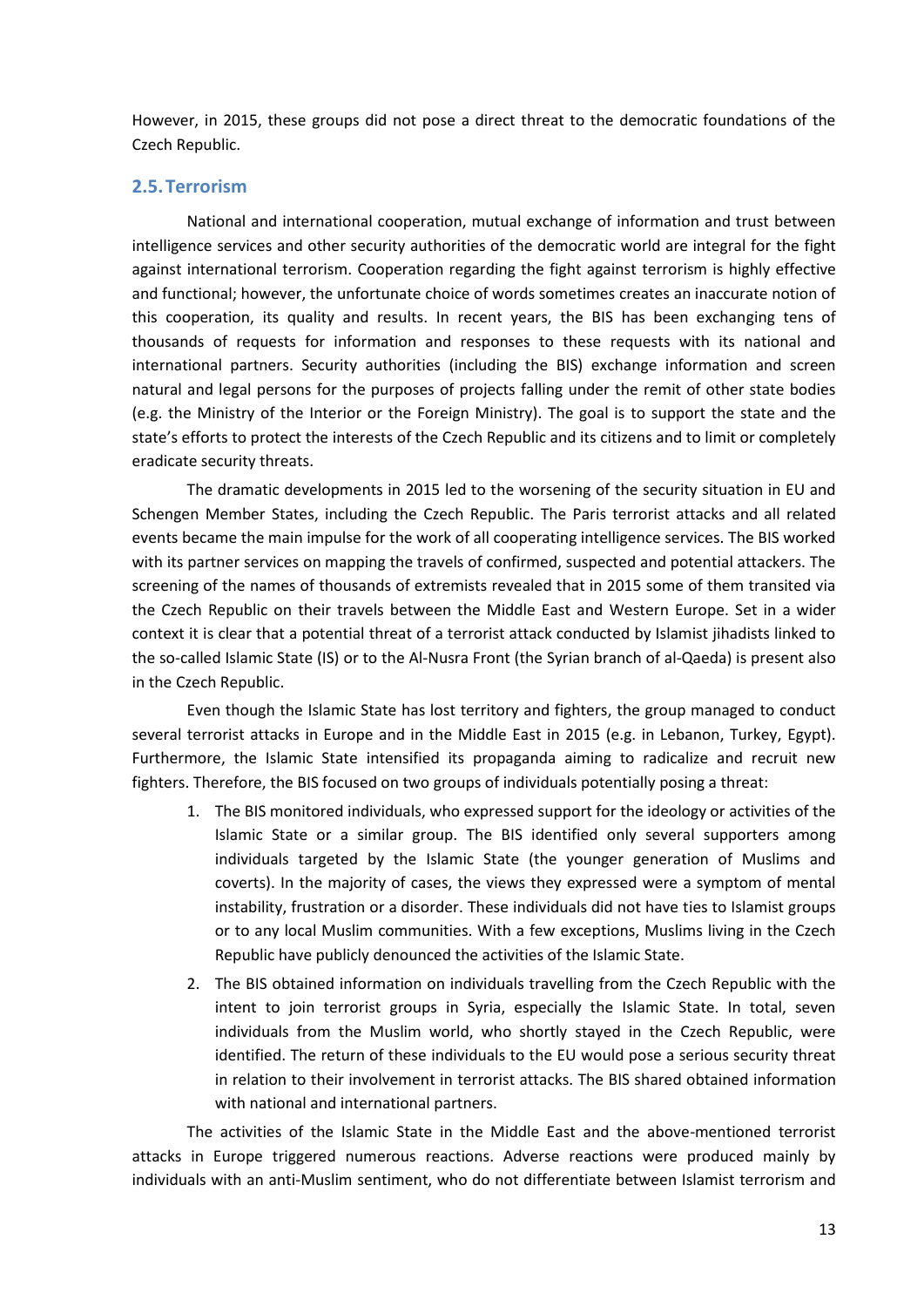Islam. Muslims, who are not official representatives of the local Muslim community and its organizations and do not represent the community's opinions, managed to attract more media attention. This led to heightened tensions between the Czech majority and the Muslim community. Some manifestations of these tensions - verbal attacks, insults of fellow Muslim citizens - can become a relevant radicalization factor.

The refugee crisis was a major development in 2015 related to terrorism. Refugees from Syria, Iraq and Afghanistan were joined by migrants from Africa. The Islamic State took advantage of the migration wave and sent two Syrians to the EU with the goal of conducting suicide terrorist attacks in Paris. This confirmed the fears of the intelligence community, which warned about terrorists taking advantage of the migration wave to reach the Schengen Area. Therefore, the BIS focused on identifying other problematic individuals among migrants from the Middle East.

The BIS identified migrants from the Muslim world, who abused the European asylum and immigration policy provided for in the Czech Republic by Act No. 326/1999, on the Residence of Foreign Nationals in the Czech Republic. Provisions on long-term residence permits for the purpose of family reunification, studies or business have been subject to abuse. Foreigners violating the conditions for obtaining a long-term residence permit in the Czech Republic intentionally provide false information and mislead Czech authorities. The process of issuing and revoking residence permits for foreign nationals in the Czech Republic is limited by current legislation in that it does not provide for an appropriate means of taking into account intelligence provided by intelligence services and of protecting intelligence sources.

The majority of these individuals did not pose a direct security threat; however, potential security threats were identified in relation to some of them, e.g. several of these individuals supported Islamic State Ideology.

### <span id="page-13-0"></span>**2.6.Proliferation of Weapons of Mass Destruction**

#### **Proliferation of weapons of mass destruction**

l

The Czech Republic is a member of several International Control Regimes<sup>2</sup> committed to fighting the proliferation of weapons of mass destruction and their carriers (WMD).

In the Czech Republic, foreign trade in dual-use goods, military equipment, weapons and explosives is governed by legal regulations. Nuclear, chemical and biological (bacteriological and toxin) WMDs are completely excluded from trade.

The BIS focused on the circumvention or violation of Czech Republic's international obligations linked to international sanctions imposed on individual countries or entities. Information on specific incidents, phenomena or trends provided by the BIS to entitled addressees strives to minimize risks related to the international trade with controlled goods.

<sup>&</sup>lt;sup>2</sup> The Australia Group (AG), the Missile Technology Control Regime (MTCR) reinforced by the Hague Code of Conduct (HCoC), the Nuclear Suppliers Group (NSG), the Zangger Committee (ZC), the Wassenaar Arrangement on Export Controls for Conventional Arms and Dual-Use Goods and Technologies (WA), and the United Nations Security Council Resolution No. 1540 (2004).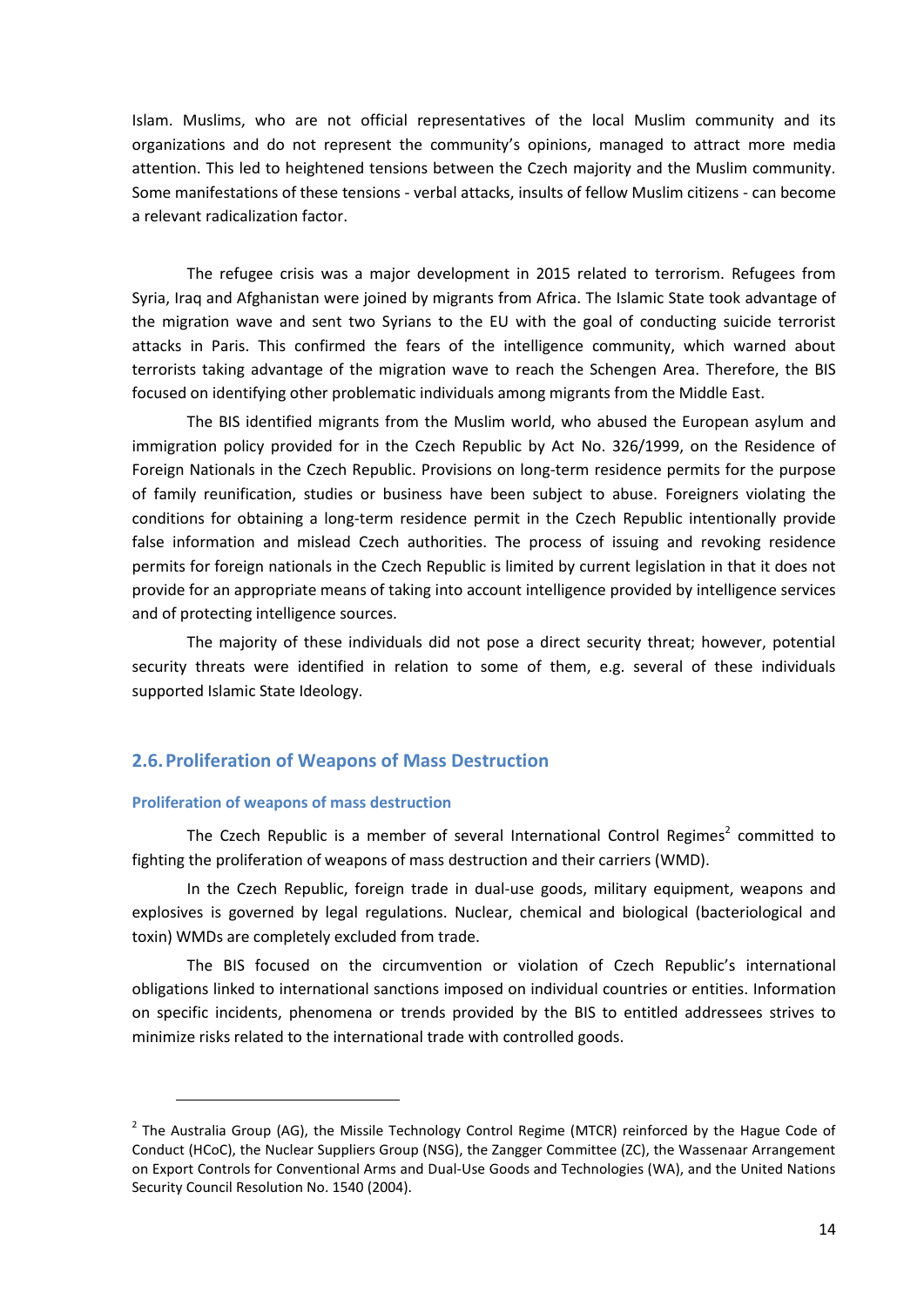North Korea and Iran - the countries posing the gravest proliferation threats - continued to seek engineering devices, special materials, technologies or know-how falling under the category of internationally controlled goods. International sanctions prevented direct exports of such goods to North Korea and Iran and the transfer of payments for such trade deals with the two countries. The BIS focused on obtaining information about the role of various front companies in planning complicated trade routes via third countries. Complicated trade routes are accompanied by payments, which aim to prevent the identification of the routes and of the companies involved. China is the main re-export country for goods heading to North Korea. Companies from China, the United Arab Emirates and Turkey were involved in the re-export of goods to Iran.

Those interested in trading with Iran waited for the sanction changes resulting from the political agreement between the US, UK, France, Russia, China, Germany, and the EU (E3/EU+3) with Iran in July 2015 known as the Joint Comprehensive plan of Action (JCPOA), an agreement on Iran's nuclear program. The JCPOA lifted certain financial sanctions; however, sanctions on conventional weapons and rocket program remain in place.

Trade with dual-use goods, weapons and military equipment continued even though sanctions against Russia were in place. Some businesspersons in the Czech Republic took advantage of the exemptions applying to contracts concluded before the sanctions entered into force in August 2014.

In relation to the general threat of terrorist attacks in Europe and in reaction to the attacks in France, the BIS focused on inadequately deactivated weapons not subject to further controls. Such weapons were transferred to the Czech Republic from abroad, where they were sold also by online stores. The Czech Act on Firearms stipulates that a deactivated weapon is a weapon subject to irreversible modifications that cannot be used for shooting. However, not only were firearms inadequately deactivated abroad, but they were also modified and transformed into expansion weapons. The transformation into expansion weapons excluded the use of rifle ammunition or shotgun shells. However, deactivated or expansion weapons could quite easily be reactivated.

Even though it has been confirmed that the threat of abusing weapons or other controlled items still exists, lobbyists campaign for simplifying and easing regulations on the trade with these goods. Specific cases, in which controlled items were abused abroad, are a strong argument for strictly enforcing relevant legal regulations and control mechanisms.

# <span id="page-14-0"></span>**2.7.Cybersecurity**

#### **Cybersecurity**

As in previous years, the BIS informed the Czech Ministry of Foreign Affairs about attempts to exploit Visapoint - an information system enabling foreigners to schedule an appointment at Czech embassies online. Visapoint has been a long-term target of cyberattacks. Individuals and groups have been using automated tools to override the registration procedure in order to secure financial benefit by selling the occupied appointment dates. These activities significantly affect the good name of the Foreign Ministry and the Czech Republic.

The BIS also investigated activities, which seemed as DDos attacks aimed at the Visapoint system. However, the investigation revealed that the IP addresses that were allegedly used for the attacks are used for automated registrations in the systems.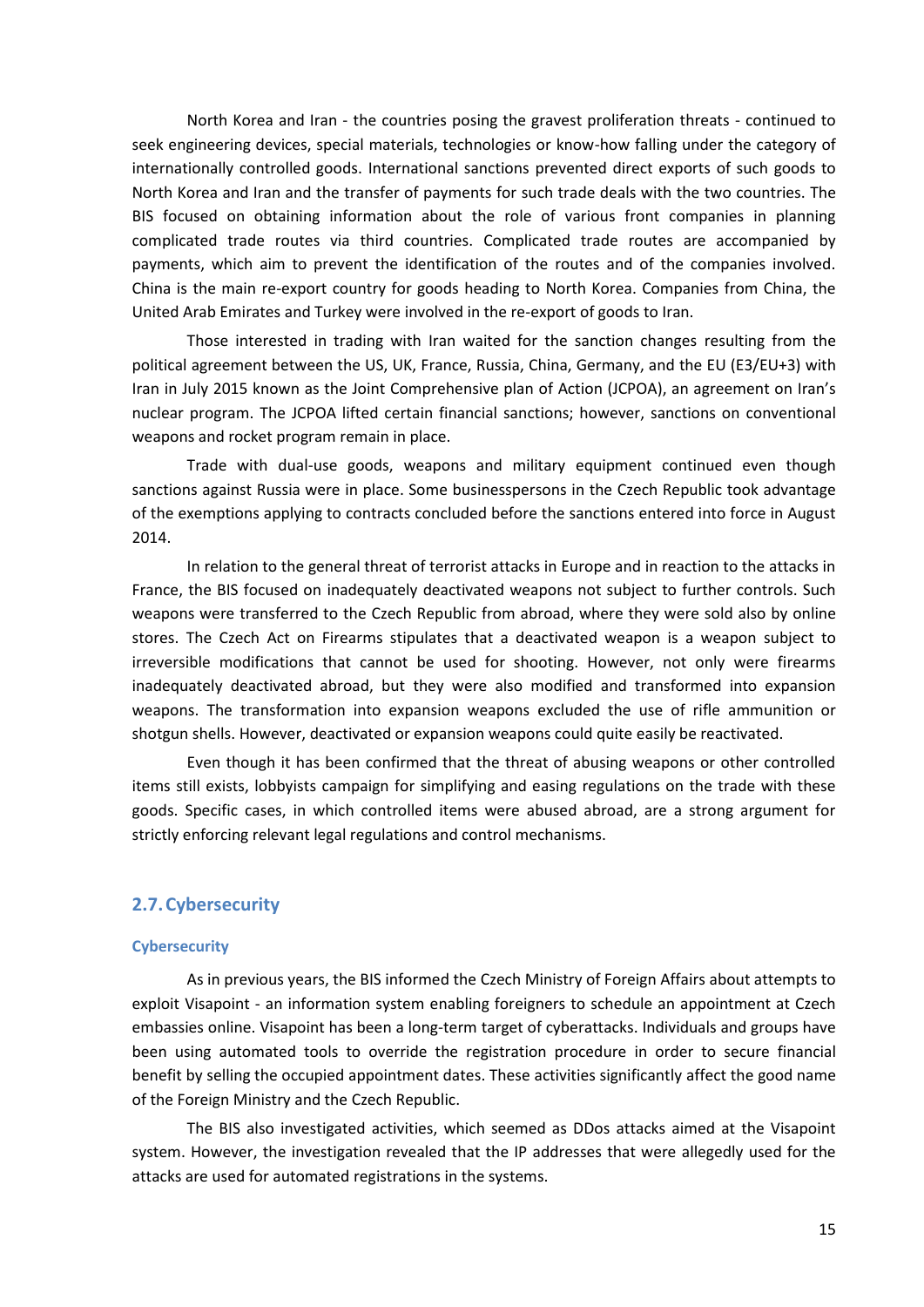In relation to the investigation of suspicious registrations for appointments, the BIS learned that in 2014 several registrations were made by the user of an e-mail address and telephone number belonging to a foreign employee of a Czech embassy. It is highly likely that the registrations were made directly by this employee. It is possible he took advantage of his knowledge of internal systems and processes related to issuing visas. He could have also made use of his connections at the embassy, his knowledge of how the system works, of information available in embassy information systems or of information available to the Ministry in order to facilitate or secure the issuance of a certain visa. This sphere is also vulnerable to the threat of espionage or illegitimate cooperation with a foreign power.

In 2015, the BIS obtained information about insufficient security of some municipal radio systems. The technology used for these systems does not meet the security standards employed by developed countries. Therefore, it does not provide sufficient security of communication and data transfers between individual stations and sufficient protection against abuse.

The BIS informed entitled addressees about potential exploitation of vulnerabilities of online applications and cloud services related to systems, where one server is used to run several different online applications accessed by logging in. These vulnerabilities apply also to cloud services with the same problem, i.e. one server is used to simultaneously run several different services or applications. There are probably more than a million applications with these vulnerabilities only in the Czech Republic. State bodies usually do not use shared application hosting services; therefore, it can be presumed, that these vulnerabilities apply mainly to commercial entities. Nevertheless, it cannot be ruled out that user profiles of those state bodies, which use these services, could be attacked.

Dozens of small companies that cannot afford to run their own server for their own online applications (e.g. the majority of online shops) can become the target of a cyberattack. Data on clients can be stolen, false orders can be placed, the functionality of individual applications can be damaged, or unfair competition can take place, etc. Some entities can become "accidental" targets of a cyberattack only because they use the same hosting or cloud service as the targeted victim. The threat of espionage is greatly underestimated. Many Czech companies are not aware of this threat and do not have sufficient information on the dangers they face.

#### **State-sponsored cyber-espionage campaigns**

Long-term state-sponsored cyber-espionage campaigns organized either by state bodies (representatives of the state) or by entities sponsored by the state have been taking place all over the world. It is highly likely that increasing digitalization of public services will lead to a growing number of state-sponsored cyber-espionage campaigns. The BIS has detected this trend in its own investigations and in information provided by foreign partners.

Such campaigns focus on obtaining political, military, diplomatic, scientific, technical, industry and power engineering information. The stolen information can be used to serve the attacker's goals (political, scientific, or technological), to discredit certain individuals or states, to spread disinformation or to carry out blackmail.

However, data or classified information is not the main target of cyber-espionage attacks. The attackers focus on stealing personal data and ICT logins and on accessing the electronic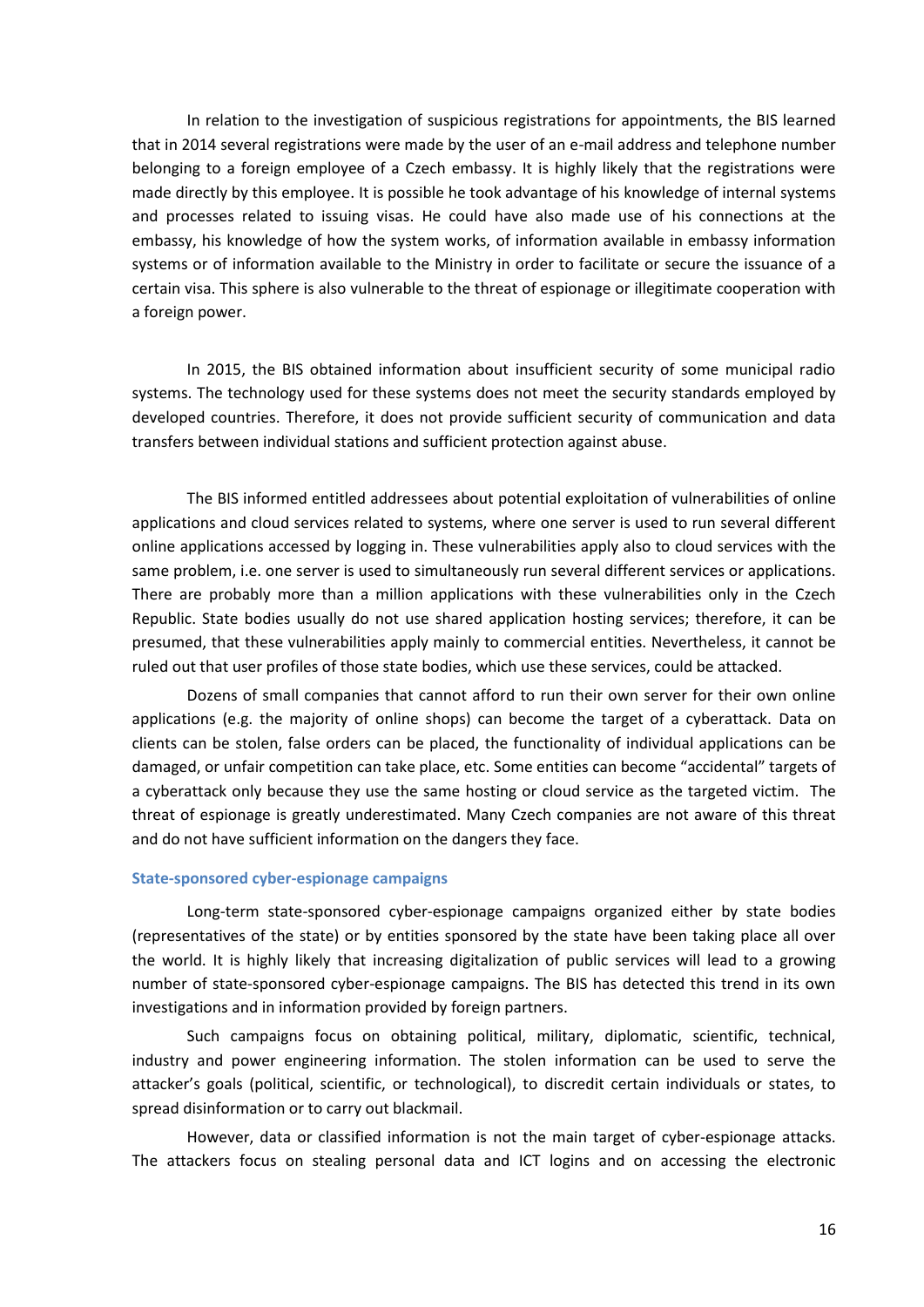communication of politically or otherwise prominent individuals. This data is used for further sophisticated attacks employing social engineering methods.

In 2015, the BIs obtained information on possible Czech victims of a new wave of a Russian cyber-espionage campaign. Two Czech ministries were on the list of potential targets. The attackers targeted mainly routers, which they used to re-direct network traffic of interest to IP addresses under their control.

The investigation of these cyber-espionage attacks is ongoing and is one of the priorities of the BIS in securing cybersecurity.

In 2015, the BIS informed entitled addressees several times about attacks that were part of specific cyber-espionage campaigns. Due to intensive and effective cooperation, the BIS managed to obtain a considerable amount of data enabling the development of detection statistics, which could be used to detect potentially compromised information and communication systems or prevent such an attack from taking place.

The attackers often used spear phishing attacks employing social engineering methods and "watering hole attacks".

The number and sophistication of cyber-espionage campaigns is growing. Older cyberespionage campaigns are conducted even after their detection or they are re-sold. This is probably the reason, why the number of states able to lead their own cyber-espionage campaigns is not changing. Russia and China pose the gravest threat to the Czech Republic as far as state-led or statesponsored cyber-espionage campaigns are concerned.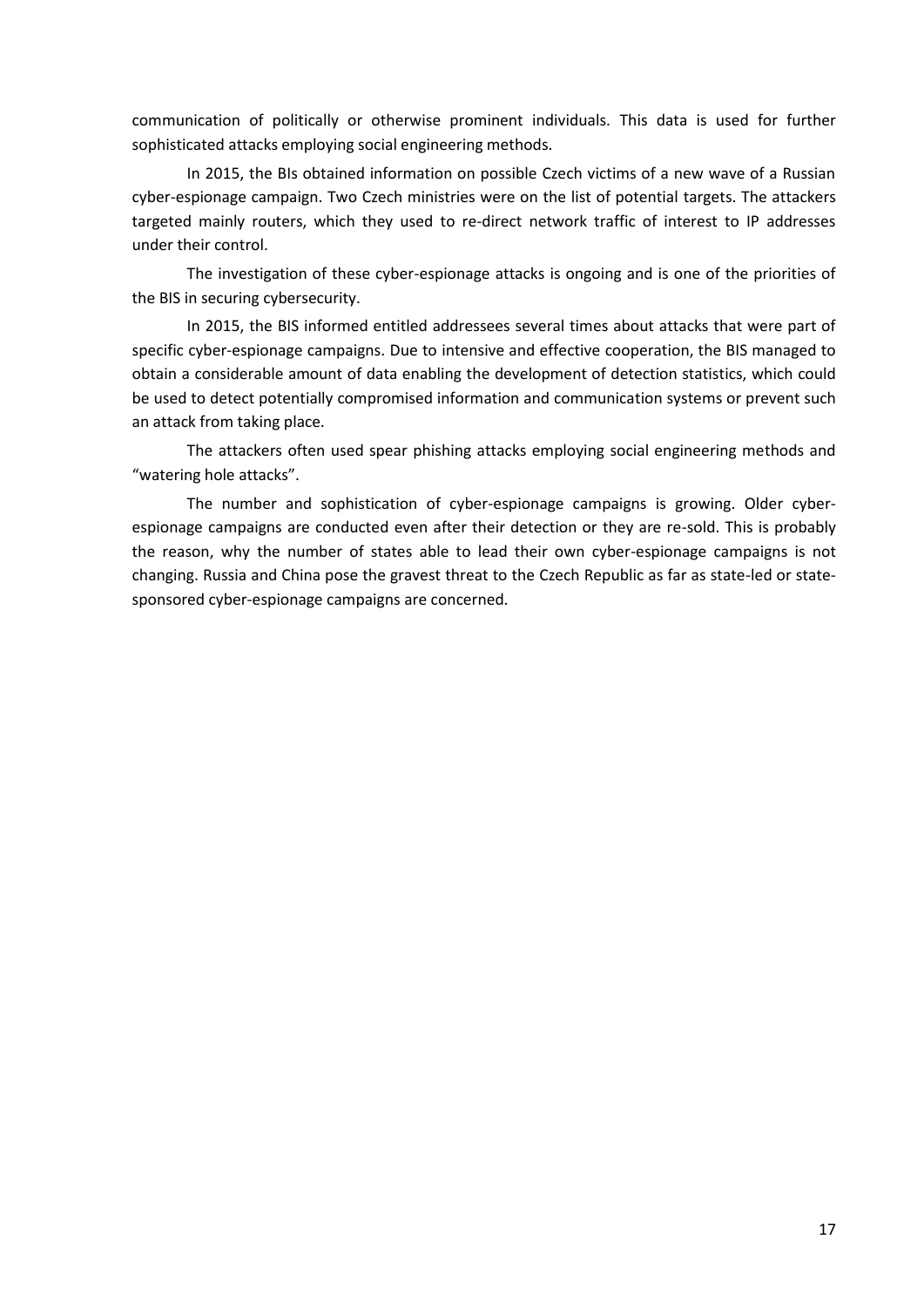# <span id="page-17-0"></span>**3. Protection of Classified Information**

### <span id="page-17-1"></span>**3.1.Administrative Security**

Current legislation does not provide sufficient and effective protection of classified intelligence in the administrative procedure and in the potential subsequent judicial review. However, this is an essential and necessary precondition for intelligence services to provide relevant information in a form enabling its further use by an administrative body. The BIS has been repeatedly drawing attention to this issue, which is related to incomprehensive and inconsistent regulations of various administrative procedures. These procedures are governed by special legislation and in/directly anticipate the use of intelligence findings.

#### <span id="page-17-2"></span>**3.2.Security of Information and Communication Systems**

All BIS information systems processing classified information have a valid National Security Authority certificate. New security software has been installed that can be used in handling various security incidents.

As far as the cryptographic protection of classified information is concerned, no serious incidents or problems related to cryptographic devices occurred in the BIS.

## <span id="page-17-3"></span>**3.3.Physical Security**

In the area of physical security, the BIS implemented measures aimed at improving special rule systems providing for the operation of BIS buildings, their technical protection and their security guarding in order to meet the requirements on the protection of classified information provided for in Act No. 412/2005, as amended, and in Regulation No. 454/2011.

Documentation on BIS offices and buildings was regularly updated. Due to the relocation of some workplaces, relevant documentation was updated to reflect the current situation.

### <span id="page-17-4"></span>**3.4.Crisis Management**

Focusing on the protection of classified information in emergencies, Plans for Building and Area Security, which are part of Security Projects, were updated.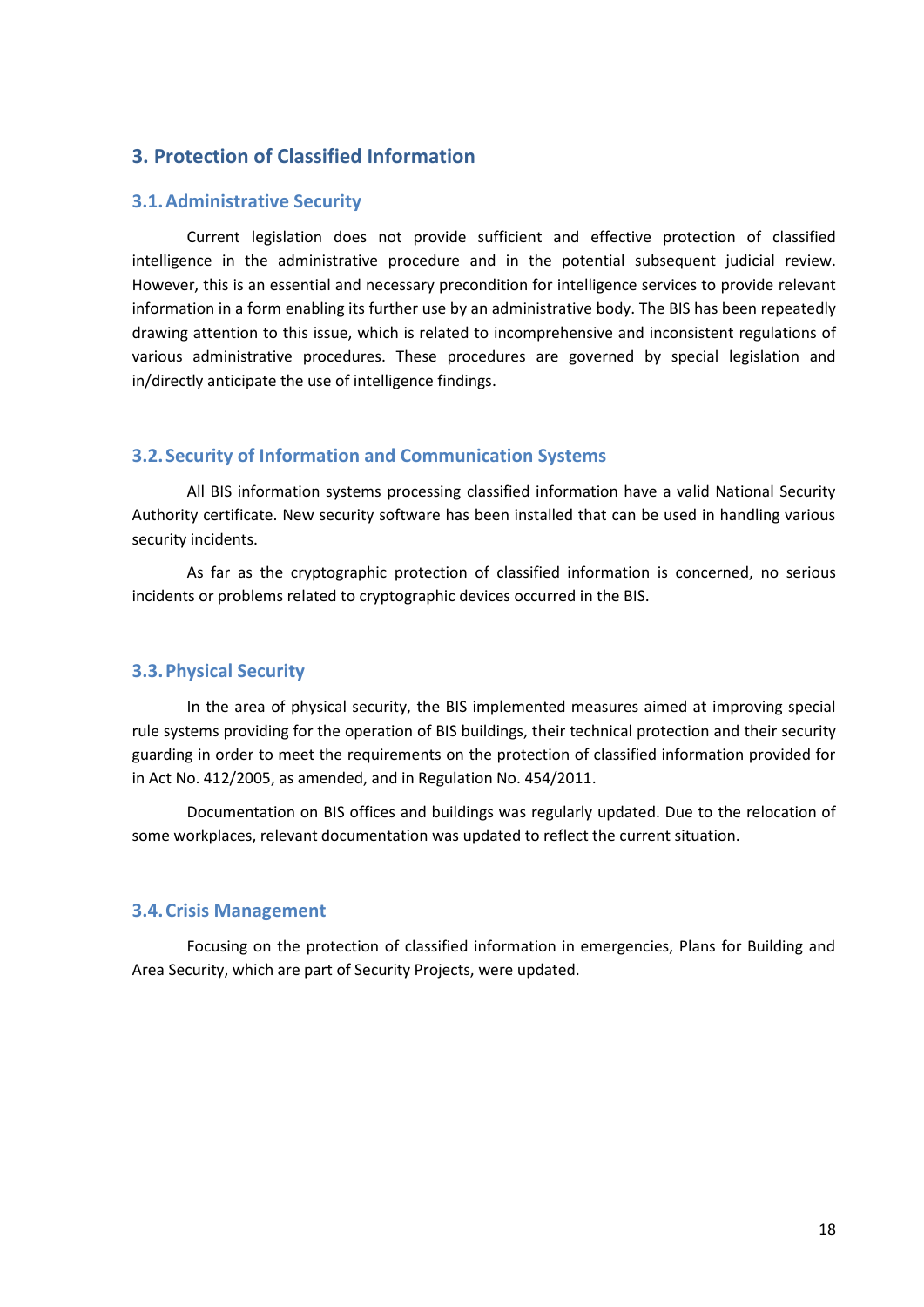# <span id="page-18-0"></span>**4. Cooperation with Intelligence Services of the Czech Republic and with other State Authorities**

## <span id="page-18-1"></span>**4.1.Cooperation with Intelligence Services of the Czech Republic**

The BIS regularly provides intelligence and findings to Military Intelligence and the Office for Foreign Relations and Information. Cooperation with these services takes place at different levels encompassing operational, analytical and service activities.

The BIS closely cooperated with the Office for Foreign Relations and Information and with Military Intelligence on fighting WMD proliferation and the illegal trade in military equipment.

In 2015, the BIS cooperated on fighting terrorism with other intelligence services of the Czech Republic – either individually or working together in the Joint Intelligence Group of the Cabinet Office of the Czech Republic.

Furthermore, the BIS regularly cooperated with Czech intelligence services on investigations requested by foreign partner intelligence services.

# <span id="page-18-2"></span>**4.2.Cooperation with the Police of the Czech Republic**

In 2015, the BIS played an active role in regular meetings of the National Contact Point for Terrorism (in Czech: *Národní kontaktní bod pro terorismus – NKBT*) falling under the remit of the Unit Combating Organized Crime (in Czech: *Útvar pro odhalování organizovaného zločinu*) of the Criminal Police and Investigation Service (in Czech: *Služba kriminální policie a vyšetřování*).

Section 8, Paragraph 3 of Act No. 153/1994 stipulates that the BIS must provide information to the Police of the Czech Republic if this does not jeopardize an important intelligence interest. Under Section 8, the BIS also provides information to the President, the Government, the Prime Minister and other Cabinet Ministers. In many cases, cooperation between various departments of the BIS and the Police draws on the nature of submitted information.

Effective bilateral cooperation related to individual cases took place with relevant police units, especially with specialized units.

The BIS and representatives of the Criminal Police and Investigation Service focusing on investigating economic crime attended meetings regarding organized crime activities in the Czech Republic. The meetings focused on advocacy groups, corruption, fund transfers among organized crime groups, and on organized crime infiltrating public administration.

The BIS and the Unit Combating Corruption and Financial Crimes of the Criminal Police and Investigation Service discussed dysfunctional public and local administration, organized crime infiltrating public administration, and individual persons and advocacy groups of interest.

In 2015, the BIS continued to cooperate with the Police of the Czech Republic on issues regarding illegal trade and manipulation with military equipment, security equipment, guns, ammunition, explosives, hazardous materials, and on fighting WMD proliferation.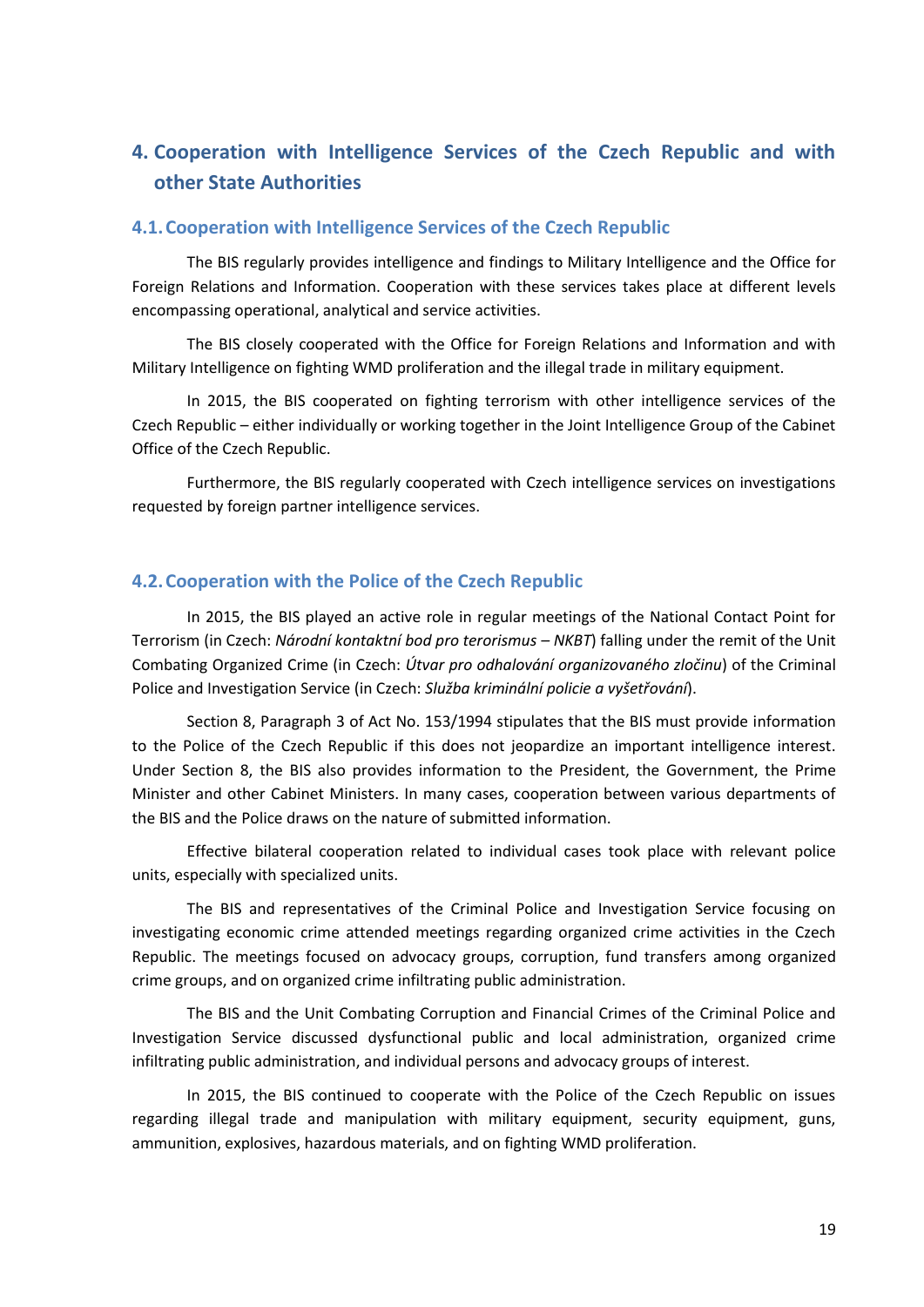## <span id="page-19-0"></span>**4.3.Cooperation with other State Authorities and Institutions**

In 2015, the BIS worked closely with the National Security Authority on protecting classified information. Cooperation involved mainly the following investigations based on NBÚ requests: investigations pertaining to personal and industrial security and security clearance and security clearance investigations examining whether a natural or legal person holding a security eligibility certificate still meets the requirements for their issuance. Throughout the year, meetings regarding the cooperation on specific cases were held.

Furthermore, the BIS worked with the National Security Authority on enhancing cybersecurity by exchanging information on security incidents with the National Cyber Security Center (in Czech: *Národní centrum kybernetické bezpečnosti*), a part of the National Security Authority.

The BIS cooperated also with Czech custom authorities - the Directorate General of Customs (in Czech: *Generální ředitelství cel – GŘC*) and local customs directorates - on fighting WMD proliferation. The BIS provided these authorities with information on the threat of military equipment being re-exported from the Czech Republic to a sanctioned country.

Cooperation in the fight against WMD proliferation took place also with the Ministry of Foreign Affairs, the Ministry of Industry and Trade Licensing Administration, and with the State Office for Nuclear Safety (in Czech: *Státní úřad pro jadernou bezpečnost*) and its subordinate organizations.

The BIS cooperated also with the following state bodies regarding various spheres of interest (banking, the management of state funds and assets, economic competition, protecting the Czech Republic from the influence of foreign intelligence services): the Cabinet Office, the Czech National Bank, the Financial Analytical Unit of the Ministry of Finance (in Czech: *Finančně analytický útvar – FAÚ*), the General Financial Directorate (in Czech: *Generální finanční ředitelství – GFŘ*), the Directorate General of Customs, the Prison Service (in Czech: *Vězeňská služba*), the General Inspection of Security Forces (in Czech: *Generální inspekce bezpečnostních sborů – GIBS*), the Supreme Prosecutor´s Office in Prague (in Czech: *Vrchní státní zastupiteltství v Praze*), and the Office for the Protection of Competition (in Czech: *Úřad pro ochranu hospodářské soutěže*).

The BIS Inspection Department cooperated with other public administration bodies primarily in connection with requests sent by police bodies engaged in criminal or misdemeanor proceedings. The requests did not involve BIS officials. They were related to information the police bodies needed for their work and were not able to obtain by themselves. The number of these requests does not undergo significant changes.

The BIS cooperated also on projects of other state authorities (e.g. of the Ministry of the Interior and the Ministry of Foreign Affairs) contributing to the protection of the interests of the Czech Republic and its citizens and to limiting or eradicating security threats. The BIS processed requests related to tens of thousands of natural and legal persons.

In 2015, an amendment of Act 49/1997, on Civil Aviation, came into force, which stipulates provisions regarding reliability certificates issued to legal persons by the Civil Aviation Authority. These screenings include a credibility assessment of the legal persons conducted by the Czech Police. In relation to this matter, the BIS processed several thousand requests.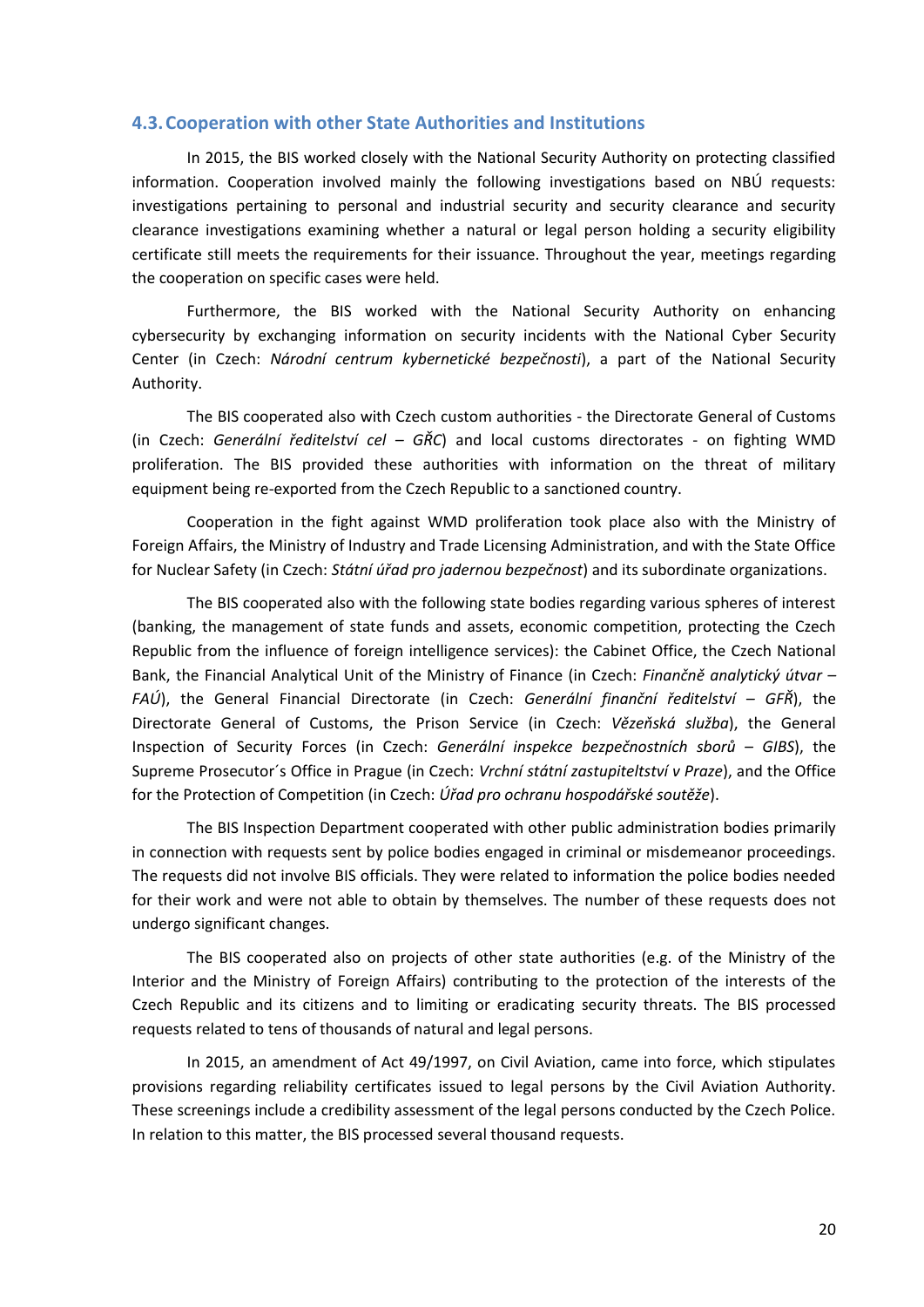The BIS is also an active member of the Joint Intelligence Group, a permanent working body of the Committee for Intelligence Activity, contributing to the cooperation and exchange of information between the BIS, other intelligence services and other state authorities.

In addition to providing and exchanging information, the BIS provides other state authorities with generalized findings and recommendations when commenting on various legislative and nonlegislative documents. Furthermore, the BIS provides organizes various training courses, holds consultations, etc.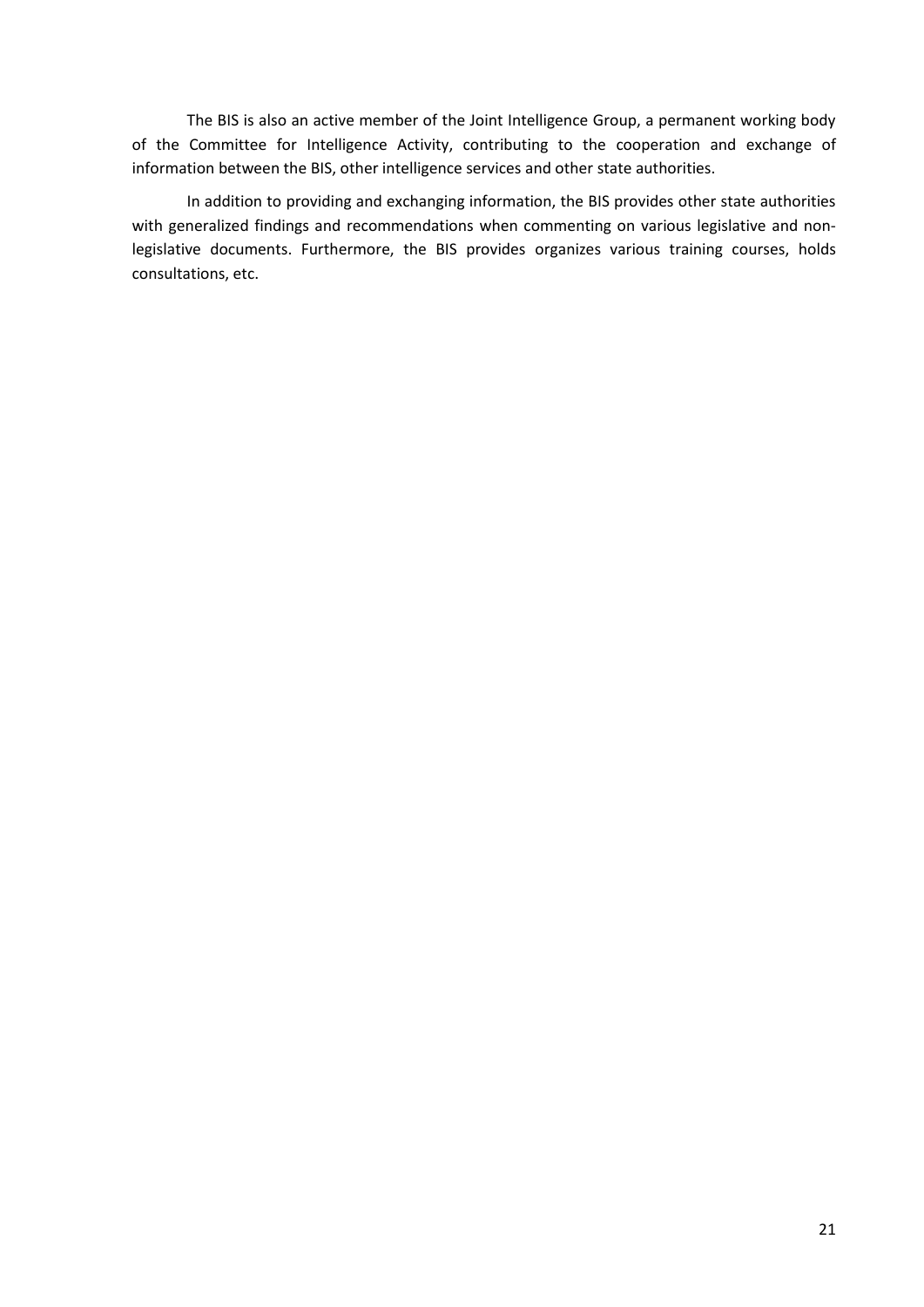# <span id="page-21-0"></span>**5. Cooperation with Intelligence Services of Foreign Powers**

Cooperation with intelligence services of foreign powers is provided for in Section 10 of Act No. 153/1994. The BIS is authorized by the Government to cooperate bilaterally with over a hundred of intelligence services. As far as multilateral cooperation in 2015 is concerned, the BIS was very active in several organizations, e.g. the Counter-Terrorist Group (CTG) or the NATO Civil Intelligence Command (CIC). In 2015, the BIS extended both bilateral and multilateral cooperation. In certain areas, the BIS had a substantial influence on the work of multilateral groups.

The BIS received more than 8 100 reports from its foreign partners and sent almost 1 500 documents. BIS representatives took part in several hundred international strategic and expert meetings.

The cooperation continued to focus mostly on the fight against terrorism, counterintelligence and proliferation. The exchange of information related to extremism increased in relation to the migration wave marking the year 2015.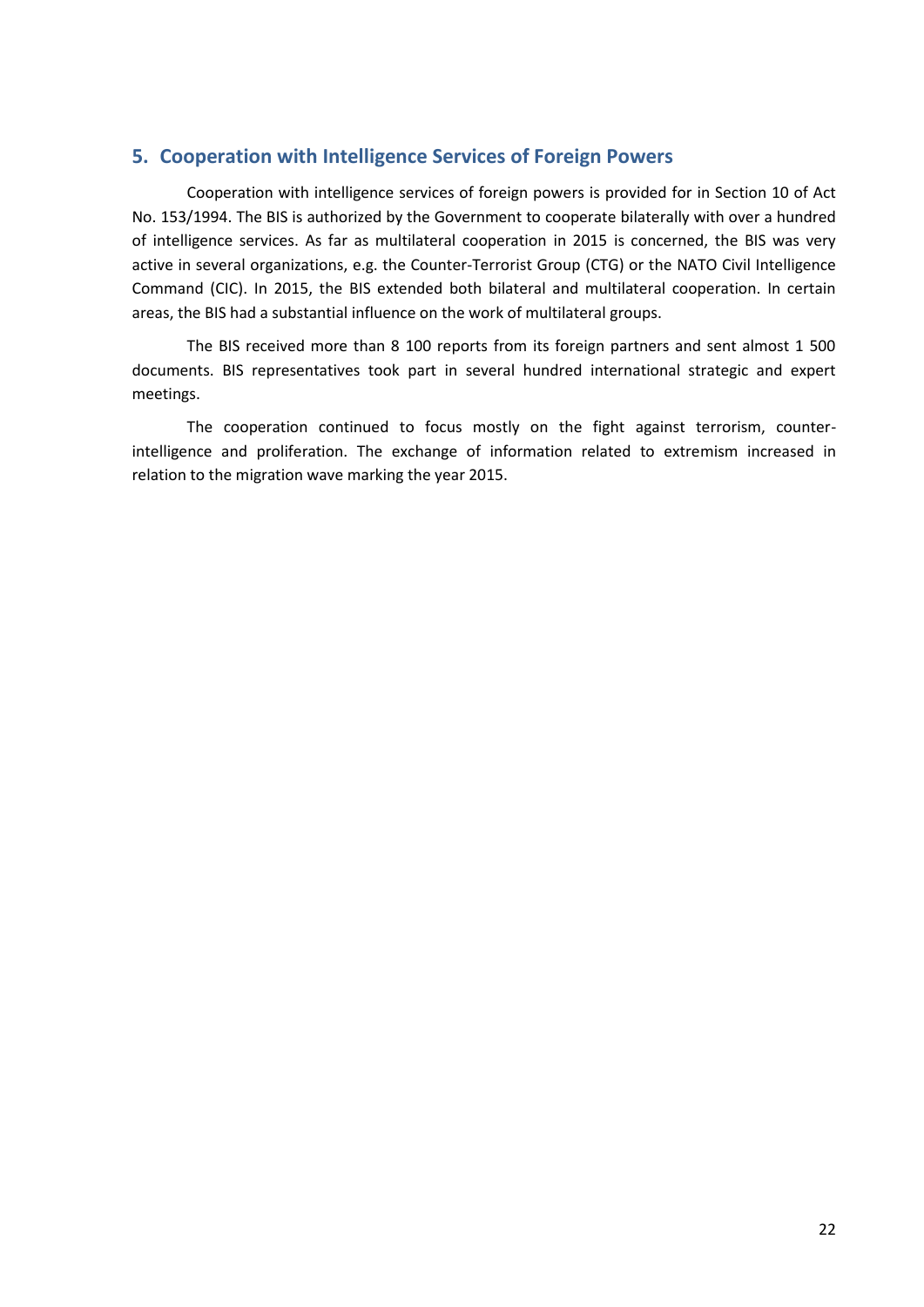# <span id="page-22-0"></span>**6. Oversight**

Act No. 153/1994, on the Intelligence Services of the Czech Republic, provides the legal basis for the oversight of intelligence services. Section 12 of this Act stipulates that the activities of intelligence services are subject to oversight by the Government and Parliament. Furthermore, this Act (Sections 14 – 16) defines the relation between the Chamber of Deputies (lower house) of the Czech Parliament and the Government as far as intelligence services are concerned. Moreover, Section 12 refers to a separate Act providing for direct parliamentary oversight of intelligence services. Section 13a provides for specific oversight conditions.

The Act defines neither the scope nor the manner of government oversight. It is based on the Government´s entitlement to assign tasks to the BIS within the Service´s legal powers and responsibilities and to assess their fulfillment; and on the fact that the BIS is accountable to the Government, which also coordinates its activities and appoints and dismisses the Director of the BIS. Section 8, Paragraph 1 of Act No. 153/1994 states that the BIS must submit reports on its activities to the President and to the Government once a year and whenever it is requested to do so. Government oversight focuses on all BIS activities.

Sections 14 to 16 of Act No. 153/1994 regulate information provided by the Government to the Chamber of Deputies. Section 14 stipulates that the Chamber of Deputies is informed about the activities of Czech intelligence services by the Government, through the intermediation of its respective body for intelligence services. This body is not created by legislation; its establishment is dependent on a Chamber of Deputies Resolution. Direct parliamentary oversight of intelligence services as stipulated by Section 12 of Act No. 153/1994 is defined by separate legislation; therefore, the above-mentioned respective body for intelligence services acts to a certain extent as a means of parliamentary oversight of the Government.

The separate legislation mentioned in Section 12 of Act No. 153/1994 is the Act No. 154/1944, on the Security Information Service, as amended. Under Section 18 of the said Act, the responsibility for overseeing the activities of the BIS lies with the Chamber of Deputies, which sets up a special oversight body (the Standing Oversight Commission). Sections 19 and 20 of the said Act provide specifically for the powers of the Oversight Commission. Authorized members of the oversight body may, e.g., enter BIS buildings when accompanied by the BIS Director or by a BIS official designed by the Director for this purpose; or request due explanation from the BIS Director should they feel that the activities of the BIS illegally curb or harm the rights and freedoms of citizens. The Director of the BIS is obliged to provide legally defined information and documents to the Oversight Commission.

Oversight regarding BIS management of state-assets and of the funds allocated to the BIS from the state budget is stipulated in Act No. 320/2001, on Financial Audit in Public Administration and on the Amendment to some Acts (the Financial Audit Act), as amended, and in Regulation No. 416/2004, implementing this Act. Internal audit activities are provided for in an internal regulation issued by the Director of the BIS.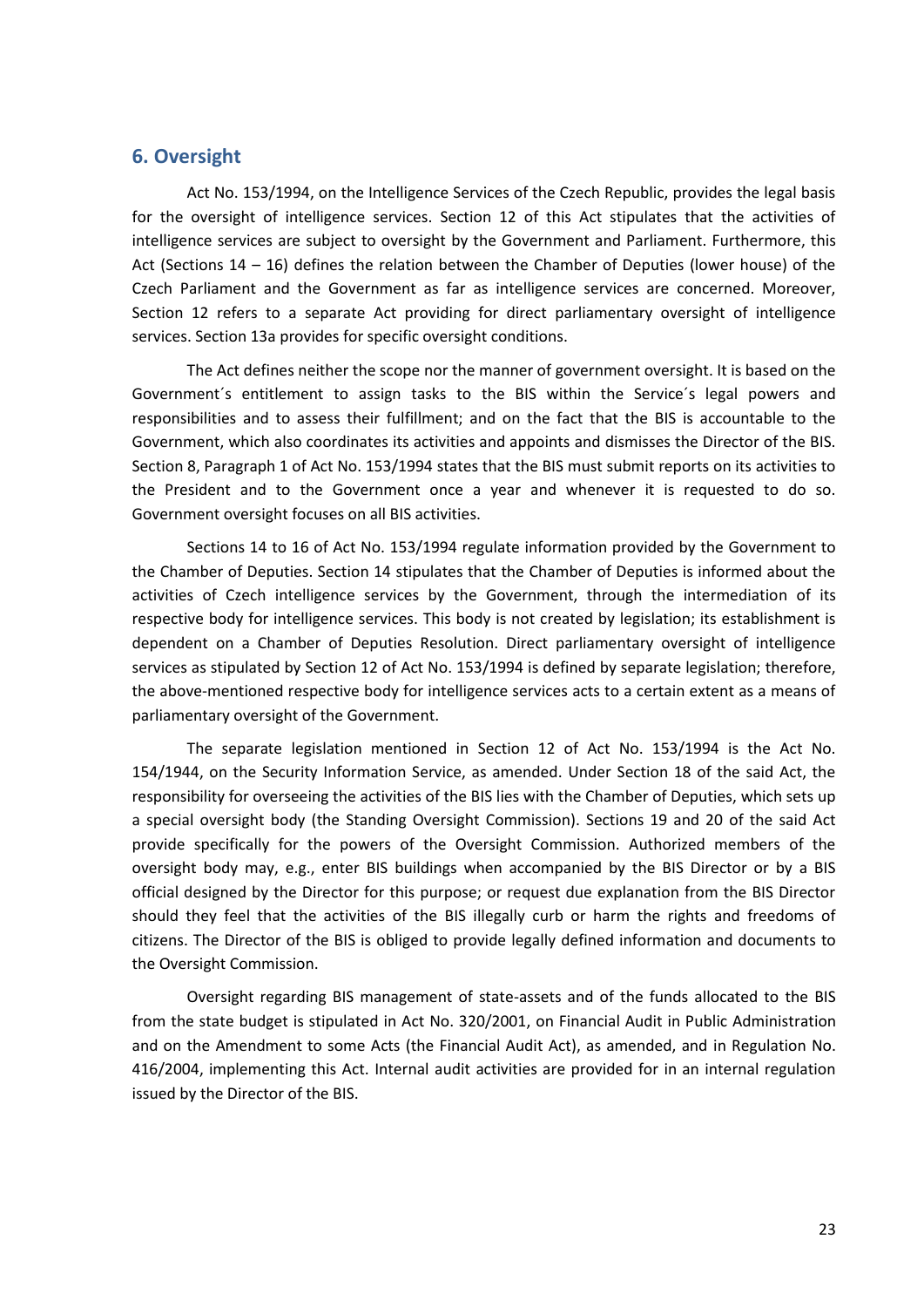## <span id="page-23-0"></span>**6.1.External Oversight**

External oversight of the BIS is carried out by authorities and institutions with the legal right to oversee individual activities of the BIS. In 2015, 4 external audits were conducted - an audit of pension insurance, food hygiene and municipal hygiene. No deficiencies were found.

# <span id="page-23-1"></span>**6.2.Internal Audit**

In 2015, the internal audit group carried out 4 inspections focusing on: public procurement, the cultural and social needs fund, and on the implementation of recommendations approved by the Director of the BIS.

Other expert monitoring units of the BIS conducted 55 inspections. The controls focused on compliance with internal regulations regarding an economical and effective management of individual BIS departments. The inspections focused on the following areas:

- fulfillment of the budget; adherence to binding limits and the keeping of records; adherence to budget discipline, including adherence to principles of allocating money from the cultural and social needs fund;
- provision of material needs in organizational units and keeping material records;
- monitoring the technical condition of vehicles, required vehicle inspections, adherence to fuel consumption norms;
- monitoring the structural condition of buildings and their usage in accordance with their intended purpose; conducting prescribed inspections; adherence to principles of occupational safety and hygiene, fire protection, water management, and of ecology; monitoring energy consumption.
- the equipment of buildings with security technologies and the effective use of the installed technologies.

The inspections did not reveal any serious shortcomings. Detected shortcomings (mostly of administrative nature) are gradually eliminated within set deadlines.

In compliance with Act No. 187/2006, on Sickness Insurance, the BIS carried out 10 inspections of persons temporarily unable to work. The inspections did not reveal any shortcomings.

Employees of the archive and of the control group carried out 50 archive inspections related to records management. The inspections focused mainly on establishing that no classified documents or their parts were missing, on meeting administrative requirements, and on the precision of keeping record entries.

Intelligence documentation stored by individual BIS divisions and documentation stored in the registry was regularly inspected.

As far as physical security and the consolidation of security documents are concerned, the following inspections were carried out: adherence to requirements for the storage of classified documents; inspections of installed security elements, including of objects and security lock systems.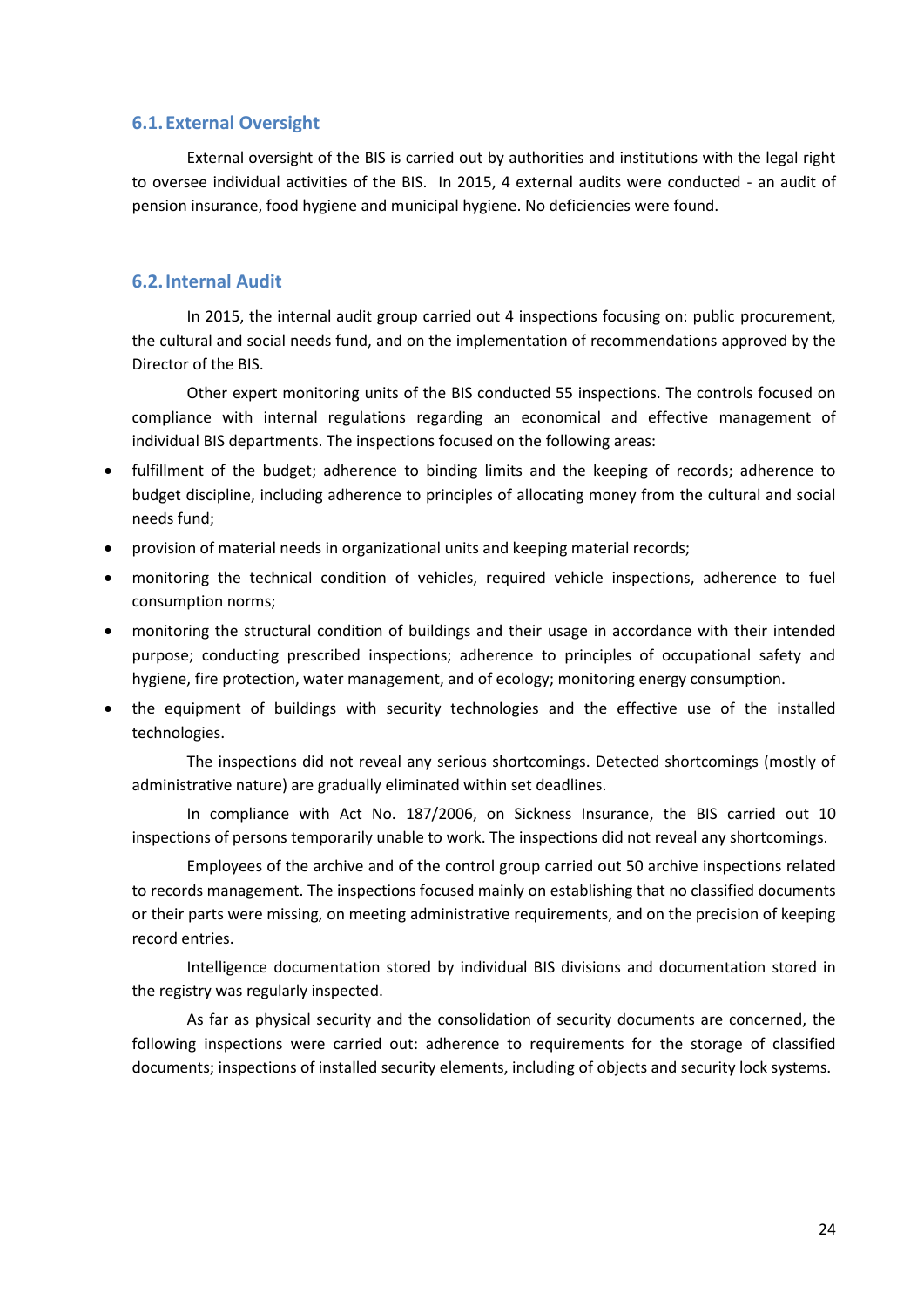# <span id="page-24-0"></span>**7. Maintenance of Discipline; Handling Requests and Complaints**

The work of the BIS Inspection Department is based on internal regulations providing for the activities of inspection officials.

The BIS Inspection Department focuses on three main areas:

- 1. It acts as the BIS police authority in compliance with Section 12, Paragraph 2 of the Criminal Code in cases, in which a BIS official is suspected of having committed a crime;
- 2. It investigates cases, in which BIS officials are suspected of having committed disciplinary breaches or of conduct having the traits of a misdemeanor, and emergencies.
- 3. It processes complaints, notifications and suggestions submitted by BIS officials and by other entities.

# <span id="page-24-1"></span>**7.1.Investigation of Conduct Suspected of Having the Traits of a Misdemeanor, of a Disciplinary Infraction, and of other Infractions**

In this area, the BIS Inspection Department focuses on traffic accidents involving Service officials (accidents both caused and not caused by BIS officials). The Inspection Department is responsible for findings that cannot be provided by the police but are important for a decision in the matter.

# <span id="page-24-2"></span>**7.2.Investigations of Complaints and Notifications**

In 2015, the BIS Inspection Department investigated complaints, notifications and suggestions from BIS officials as well as other entities. No submission out of the 206 in total was declared a complaint. Compared to 2014, the number of notifications and suggestions increased by 62.2 %. In terms of content, reports made by citizens reflected society-wide developments in the Czech Republic and abroad.